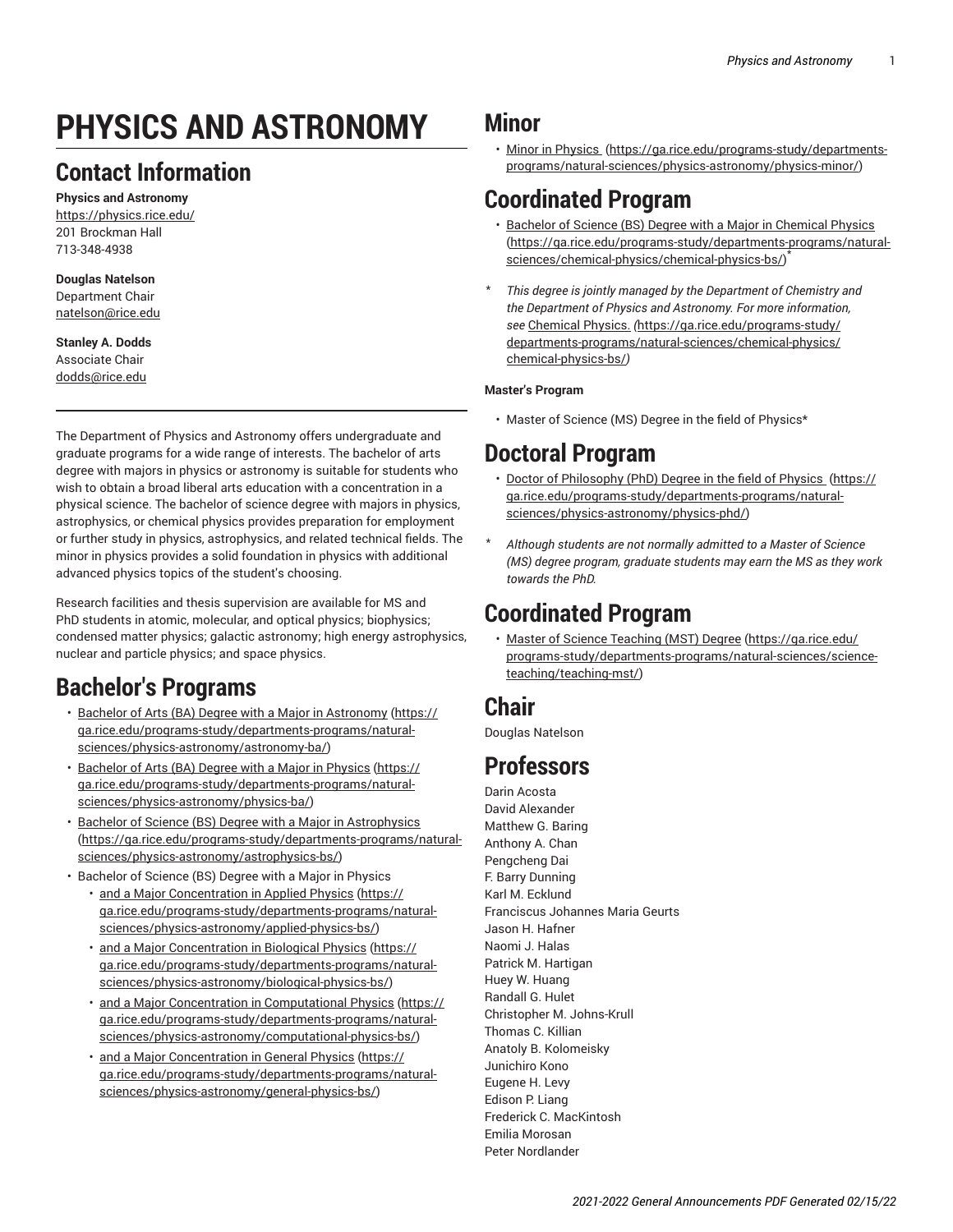Jose Nelson Onuchic B. Paul Padley Han Pu Patricia H. Reiff Jabus B. Roberts Jr. Gustavo E. Scuseria Qimiao Si Frank R. Toffoletto Peter C. Wolynes

## **Associate Professors**

Mustafa Amin Stephen J. Bradshaw Stanley A. Dodds Matthew S. Foster Kaden Hazzard Ching-Hwa Kiang Wei Li Andriy Nevidomskyy

## **Assistant Professors**

Andrea Isella Andrew Long Guido Pagano Evelyn Tang Christopher Tunnell Ming Yi

## **Professors Emeriti**

Paul A. Cloutier Thomas W. Hill Neal F. Lane Carl Rau Richard A. Wolf

## **Assistant Teaching Professors**

Robert Beaird Michael Cone Jared Stenson Lam Yu

## **Associate Research Professors**

Petr Chaguine Pablo P. Yepes

## **Adjunct Faculty**

James L. Burch Franklin R. Chang Diaz Stefan Kirchner Hui Li Carolyn Sumners Jon C. Weisheit Jian-Xin Zhu

*For Rice University degree-granting programs:* To view the list of official course offerings, please see [Rice's](https://courses.rice.edu/admweb/!SWKSCAT.cat?p_action=cata) [Course Catalog](https://courses.rice.edu/admweb/!SWKSCAT.cat?p_action=cata) ([https://courses.rice.edu/admweb/!SWKSCAT.cat?](https://courses.rice.edu/admweb/!SWKSCAT.cat?p_action=cata) [p\\_action=cata\)](https://courses.rice.edu/admweb/!SWKSCAT.cat?p_action=cata)

To view the most recent semester's course schedule, please see [Rice's](https://courses.rice.edu/admweb/!SWKSCAT.cat) [Course Schedule](https://courses.rice.edu/admweb/!SWKSCAT.cat) ([https://courses.rice.edu/admweb/!SWKSCAT.cat\)](https://courses.rice.edu/admweb/!SWKSCAT.cat)

## **Astronomy (ASTR)**

**ASTR 100 - EXPLORING THE COSMOS Short Title:** EXPLORING THE COSMOS **Department:** Physics and Astronomy **Grade Mode:** Standard Letter **Course Type:** Seminar **Credit Hour:** 1 **Restrictions:** Enrollment is limited to Undergraduate, Undergraduate Professional or Visiting Undergraduate level students. **Course Level:** Undergraduate Lower-Level **Description:** Introduction to concepts, methods and discoveries of

astronomy and astrophysics, with a theme to be chosen from the frontier topics of modern astrophysics. Will emphasize student presentations. Designed for first year students interested in science or engineering, but other majors are welcome.

#### **ASTR 101 - STARS, GALAXIES, AND THE UNIVERSE**

**Short Title:** STARS, GALAXIES & THE UNIVERSE **Department:** Physics and Astronomy **Grade Mode:** Standard Letter **Course Type:** Lecture **Distribution Group:** Distribution Group III **Credit Hours:** 3 **Restrictions:** Enrollment is limited to Undergraduate, Undergraduate Professional or Visiting Undergraduate level students. **Course Level:** Undergraduate Lower-Level **Description:** An introductory course for students in academic programs. The formation, evolution, and death of stars; the composition and evolution of galaxies; the structure and evolution of the universe. Mutually Exclusive: Cannot register for ASTR 101 if student has credit for ASTR 201.

#### **ASTR 102 - EXPLORATION OF THE SOLAR SYSTEM**

**Short Title:** EXPLORATN OF THE SOLAR SYSTEM **Department:** Physics and Astronomy **Grade Mode:** Standard Letter **Course Type:** Lecture **Distribution Group:** Distribution Group III **Credit Hours:** 3 **Restrictions:** Enrollment is limited to Undergraduate, Undergraduate Professional or Visiting Undergraduate level students. **Course Level:** Undergraduate Lower-Level **Description:** The physical processes governing the nature and behavior

of the various Solar System bodies are discussed with a focus on the origins, evolution and fate of the Solar System and its parts. This broader context leads to a deeper understanding of the Earth as a life-supporting planet. Mutually Exclusive: Cannot register for ASTR 102 if student has credit for ASTR 202.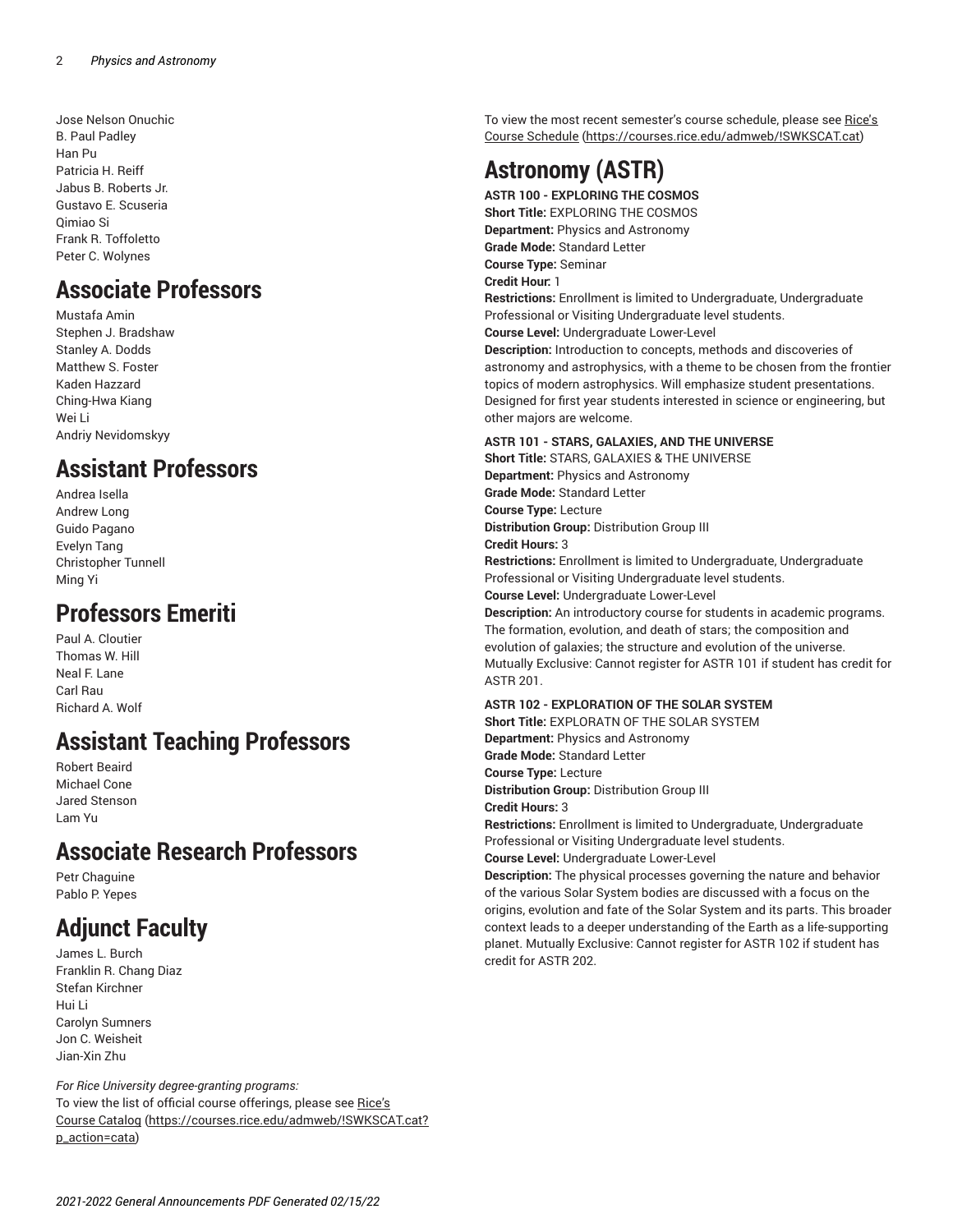#### **ASTR 230 - ASTRONOMY LAB**

**Short Title:** ASTRONOMY LAB **Department:** Physics and Astronomy **Grade Mode:** Standard Letter

**Course Type:** Laboratory

**Credit Hours:** 3

**Restrictions:** Enrollment is limited to Undergraduate, Undergraduate Professional or Visiting Undergraduate level students. **Course Level:** Undergraduate Lower-Level **Description:** A hands-on introduction to modern techniques of observational astronomy. Students use telescopes, CCDs, and computers to obtain and analyze their own images and spectra of solar system, galactic, and extragalactic objects. The course employs the campus

### observatory, dark sky observing sites, and state of the art data analysis software. Instructor Permission Required.

### **ASTR 238 - SPECIAL TOPICS**

**Short Title:** SPECIAL TOPICS

**Department:** Physics and Astronomy

**Grade Mode:** Standard Letter

**Course Type:** Internship/Practicum, Laboratory, Lecture, Seminar,

Independent Study

**Credit Hours:** 1-4

**Restrictions:** Enrollment is limited to Undergraduate, Undergraduate Professional or Visiting Undergraduate level students.

**Course Level:** Undergraduate Lower-Level

**Description:** Topics and credit hours vary each semester. Contact department for current semester's topic(s). Repeatable for Credit.

#### **ASTR 243 - LIVING WITH A STAR: THE PHYSICS OF THE SUN-EARTH CONNECTION**

**Short Title:** LIVING WITH A STAR

**Department:** Physics and Astronomy

**Grade Mode:** Standard Letter

**Course Type:** Lecture

**Credit Hours:** 3

**Restrictions:** Enrollment is limited to Undergraduate, Undergraduate Professional or Visiting Undergraduate level students.

**Course Level:** Undergraduate Lower-Level

**Prerequisite(s):** (MATH 102 or MATH 106) and (PHYS 102 or PHYS 126) **Description:** Introduction to astrophysical processes, particularly the effect of the Sun on the Earth. Possible effects of solar variability will be considered, especially global warming. The observational and theoretical basis of our current understanding will be presented.

#### **ASTR 350 - INTRODUCTION TO ASTROPHYSICS-STARS**

**Short Title:** INTRO ASTROPHYSICS-STARS **Department:** Physics and Astronomy **Grade Mode:** Standard Letter **Course Type:** Lecture **Credit Hours:** 3

**Restrictions:** Enrollment is limited to Undergraduate, Undergraduate Professional or Visiting Undergraduate level students.

**Course Level:** Undergraduate Upper-Level

### **Prerequisite(s):** MATH 211 and PHYS 202

**Description:** Introduction to celestial mechanics, radiative transfer, stellar structure, and stellar remnants (including black holes and neutron stars). Aspects of stellar atmospheres may also be explored. Together, ASTR 350 and ASTR 360 provide a comprehensive survey of modern astrophysics needed for senior research and graduate study in astronomy. Either ASTR 350 or 360 may be taken first. Recommended Prerequisite(s): MATH 212

#### **ASTR 360 - INTRODUCTION TO ASTROPHYSICS-GALAXY AND COSMO**

**Short Title:** INTRO ASTROPHYSIC-GALAXY&COSMO

**Department:** Physics and Astronomy

**Grade Mode:** Standard Letter **Course Type:** Lecture

**Credit Hours:** 3

**Restrictions:** Enrollment is limited to Undergraduate, Undergraduate Professional or Visiting Undergraduate level students.

**Course Level:** Undergraduate Upper-Level

**Prerequisite(s):** MATH 211 and PHYS 202 (may be taken concurrently) **Description:** Morphology, kinematics, and dynamics of the Milky Way and external galaxies, including interstellar matter and evidence for dark matter. Peculiar and active galaxies, including interacting systems and evidence for super massive black holes in active galactic nuclei such as quasars. Large-scale structure and expansion of the universe, including various cosmologies ranging from the inflationary big bang theory to steady state and anthropic concepts. Either ASTR 350 or 360 may be taken first. PHYS 202 may be taken as a prereq or concurrently with ASTR 360.

#### **ASTR 400 - UNDERGRADUATE RESEARCH SEMINAR**

**Short Title:** UNDERGRADUATE RESEARCH SEMINAR

**Department:** Physics and Astronomy

**Grade Mode:** Satisfactory/Unsatisfactory

**Course Type:** Seminar

**Credit Hour:** 1

**Restrictions:** Enrollment is limited to Undergraduate, Undergraduate Professional or Visiting Undergraduate level students.

**Course Level:** Undergraduate Upper-Level

**Description:** Seminar on current research topics in astronomy, astrophysics, and space physics for juniors and seniors. Students will be expected to give one oral presentation each semester. Graduate/ Undergraduate Equivalency: ASTR 500. Repeatable for Credit.

#### **ASTR 408 - STATISTICAL METHODS IN PHYSICS AND ASTRONOMY**

**Short Title:** STATISTICS IN PHYS AND ASTR

**Department:** Physics and Astronomy **Grade Mode:** Standard Letter

**Course Type:** Lecture

**Credit Hours:** 3

**Restrictions:** Enrollment is limited to Undergraduate, Undergraduate Professional or Visiting Undergraduate level students.

**Course Level:** Undergraduate Upper-Level

**Prerequisite(s):** (PHYS 101 or PHYS 111) and (PHYS 102 or PHYS 112) and MATH 212

**Description:** Statistical methods commonly used in the analysis of astronomical, laboratory, and survey data. Topics include curve fitting, parametric and non-parametric hypothesis testing, cluster analysis, principal component analysis, time-series data, and truncated data. Fundamentals of statistics, including probability distributions, means, variances, the Central Limit Theorem, hypothesis testing, error propagation, Bayesian analysis, jacknife, and bootstrap are covered. The class introduces students to the R programming language. Graduate/ Undergraduate Equivalency: ASTR 508. Mutually Exclusive: Cannot register for ASTR 408 if student has credit for ASTR 508.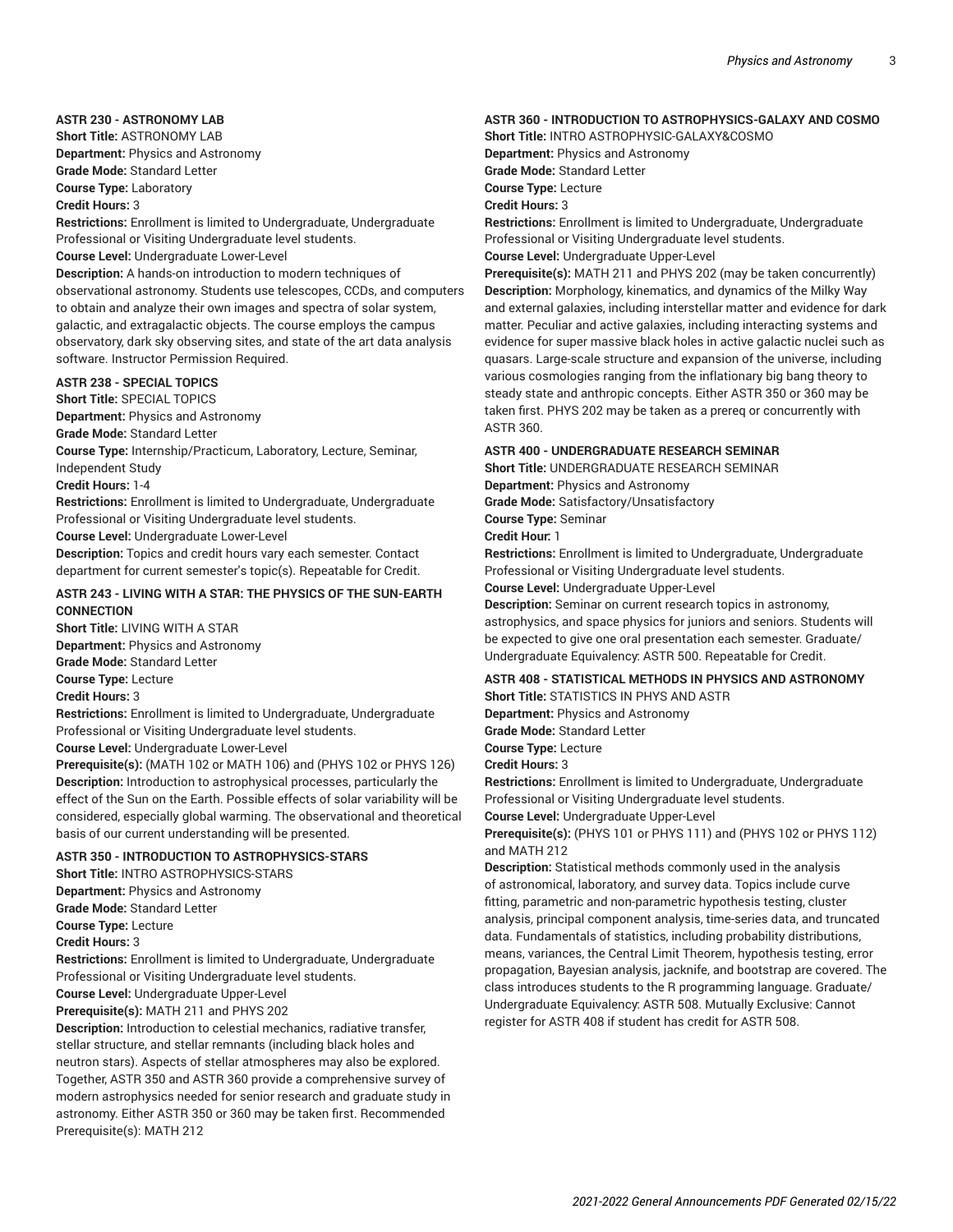#### **ASTR 451 - ASTROPHYSICS I: SUN AND STARS**

**Short Title:** ASTROPHYSICS I: SUN AND STARS **Department:** Physics and Astronomy **Grade Mode:** Standard Letter **Course Type:** Lecture

**Credit Hours:** 3

**Restrictions:** Enrollment is limited to Undergraduate, Undergraduate Professional or Visiting Undergraduate level students.

**Course Level:** Undergraduate Upper-Level

**Prerequisite(s):** (ASTR 350 or ASTR 360) and (PHYS 301 and PHYS 302) **Description:** Physics of stellar atmospheres, interiors and evolution. Polytropes, nucleosynthesis, radiative transfer, convection, oscillations, opacities, curves of growth, spectral line theory and observation.

#### **ASTR 452 - ASTROPHYSICS II: GALAXIES AND COSMOLOGY**

**Short Title:** ASTROPHYS II:GALAXY&COSMOLOGY **Department:** Physics and Astronomy **Grade Mode:** Standard Letter **Course Type:** Lecture **Credit Hours:** 3

**Restrictions:** Enrollment is limited to Undergraduate, Undergraduate Professional or Visiting Undergraduate level students.

**Course Level:** Undergraduate Upper-Level

**Prerequisite(s):** (ASTR 350 or ASTR 360) and (PHYS 301 and PHYS 302) **Description:** Study of physical cosmology models. Description of the evolution of the universe, including nucleosynthesis, cosmic background radiation, large-scale structure, galaxy formation and evolution, and high redshift phenomena.

#### **ASTR 470 - SOLAR SYSTEM PHYSICS**

**Short Title:** SOLAR SYSTEM PHYSICS **Department:** Physics and Astronomy **Grade Mode:** Standard Letter **Course Type:** Lecture **Credit Hours:** 3 **Restrictions:** Enrollment is limited to Undergraduate, Undergraduate

Professional or Visiting Undergraduate level students.

**Course Level:** Undergraduate Upper-Level

**Prerequisite(s):** PHYS 301 and PHYS 302

**Description:** The Sun, solar-terrestrial relationships, solar wind; planetary atmospheres, ionospheres and magnetospheres. Graduate/ Undergraduate Equivalency: ASTR 570. Mutually Exclusive: Cannot register for ASTR 470 if student has credit for ASTR 570.

### **ASTR 477 - SPECIAL TOPICS**

**Short Title:** SPECIAL TOPICS

**Department:** Physics and Astronomy

**Grade Mode:** Standard Letter

**Course Type:** Internship/Practicum, Lecture, Seminar, Laboratory **Credit Hours:** 1-4

**Restrictions:** Enrollment is limited to Undergraduate, Undergraduate Professional or Visiting Undergraduate level students.

**Course Level:** Undergraduate Upper-Level

**Description:** Topics and credit hours may vary each semester. Contact department for current semester's topic(s). Repeatable for Credit.

#### **ASTR 500 - GRADUATE RESEARCH SEMINAR**

**Short Title:** GRADUATE RESEARCH SEMINAR

**Department:** Physics and Astronomy

**Grade Mode:** Satisfactory/Unsatisfactory

**Course Type:** Seminar

**Credit Hour:** 1

**Restrictions:** Enrollment is limited to Graduate level students.

**Course Level:** Graduate

**Description:** A presentation of current research programs in the department. Graduate/Undergraduate Equivalency: ASTR 400. Repeatable for Credit.

#### **ASTR 502 - TEACHING EARTH AND SPACE SCIENCE**

**Short Title:** TEACHNG EARTH & SPACE SCIENCE

**Department:** Physics and Astronomy **Grade Mode:** Standard Letter **Course Type:** Lecture

**Credit Hours:** 3

**Restrictions:** Enrollment is limited to Graduate level students.

**Course Level:** Graduate

**Description:** Overview of the Earth and the solar system: structure, evolution, and dynamics. Includes non-calculus mathematics: algebra, logarithms and simple trigonometry, including Kepler's laws. Observing sessions at campus observatory and George Observatory TBD. Designed for inservice and preservice science teachers (grades 4-12), but open to undergraduates considering a teaching career. Mutually Exclusive: Cannot register for ASTR 502 if student has credit for ASTR 402.

#### **ASTR 503 - ASTRONOMY FOR TEACHERS**

**Short Title:** ASTRONOMY FOR TEACHERS **Department:** Physics and Astronomy **Grade Mode:** Standard Letter **Course Type:** Lecture **Credit Hours:** 3 **Restrictions:** Enrollment is limited to Graduate level students. **Course Level:** Graduate

**Description:** Overview of the Sun, stars, galaxies, and the Universe at a non-calculus level. Methods to help students master content, including lab activities suitable for K-12. Observing sessions at Rice campus observatory and George Observatory TBD. Designed for inservice and preservice teachers (grades 5-12), but open to undergraduates considering a teaching career.

#### **ASTR 505 - PROCESSES IN COSMIC PLASMAS**

**Short Title:** PROCESSES IN COSMIC PLASMAS

**Department:** Physics and Astronomy

**Grade Mode:** Standard Letter

**Course Type:** Lecture

**Credit Hours:** 3

**Restrictions:** Enrollment is limited to Graduate level students.

**Course Level:** Graduate

**Prerequisite(s):** ASTR 470 and PHYS 480

**Description:** Study of plasma phenomena that occur widely in nature. May include quasi-static equilibrium, magnetic equilibrium, magnetic reconnection, particle acceleration, plasma winds and jets, and interchange instabilities.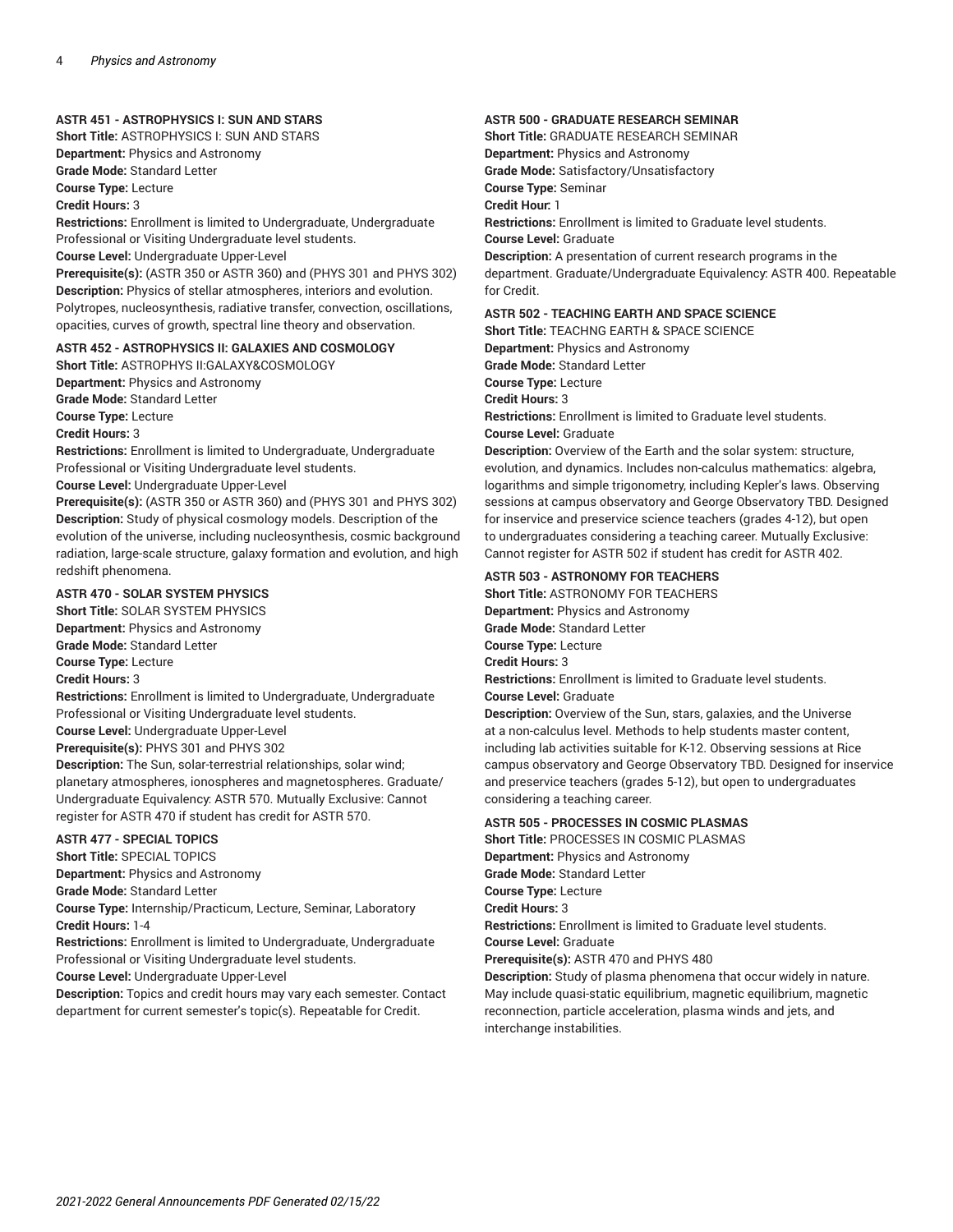#### **ASTR 508 - STATISTICAL METHODS IN PHYSICS AND ASTRONOMY**

**Short Title:** STATISTICS IN PHYS AND ASTR **Department:** Physics and Astronomy

**Grade Mode:** Standard Letter

**Course Type:** Lecture

**Credit Hours:** 3

**Restrictions:** Enrollment is limited to Graduate level students. **Course Level:** Graduate

**Description:** Statistical methods commonly used in the analysis of astronomical, laboratory, and survey data. Topics include curve fitting, parametric and non-parametric hypothesis testing, cluster analysis, principal component analysis, time-series data, and truncated data. Fundamentals of statistics, including probability distributions, means, variances, the Central Limit Theorem, hypothesis testing, error propagation, Bayesian analysis, jacknife, and bootstrap are covered. The class introduces students to the R programming language. Graduate/ Undergraduate Equivalency: ASTR 408. Mutually Exclusive: Cannot register for ASTR 508 if student has credit for ASTR 408. **Course URL:** [www.sparky.rice.edu/~hartigan/astr600/astr600.html](http://www.sparky.rice.edu/~hartigan/astr600/astr600.html) ([http://www.sparky.rice.edu/~hartigan/astr600/astr600.html\)](http://www.sparky.rice.edu/~hartigan/astr600/astr600.html)

#### **ASTR 530 - TEACHING ASTRONOMY LABORATORY**

**Short Title:** TEACHING ASTRONOMY LABORATORY **Department:** Physics and Astronomy **Grade Mode:** Standard Letter **Course Type:** Laboratory **Credit Hours:** 3

**Restrictions:** Enrollment is limited to Graduate level students. **Course Level:** Graduate

**Prerequisite(s):** ASTR 230 or ASTR 350 or ASTR 360 or ASTR 402 or ASTR 403 or ASTR 502 or ASTR 503

**Description:** Methods of observational astronomy for public education: telescopes, astronomical binoculars, portable planetariums, digital cameras, and photography (still, 3D, and time lapse). Students will train beginners in the use of telescopes and carry out a modest observational program. The course requires one public presentation. Topics vary with each offering. Mutually Exclusive: Cannot register for ASTR 530 if student has credit for ASTR 430.

#### **ASTR 542 - NEBULAR ASTROPHYSICS**

**Short Title:** NEBULAR ASTROPHYSICS

**Department:** Physics and Astronomy

**Grade Mode:** Standard Letter

**Course Type:** Lecture

**Credit Hours:** 3

**Restrictions:** Enrollment is limited to Graduate level students. **Course Level:** Graduate

**Prerequisite(s):** ASTR 451

**Description:** The physics of emission nebulae, including radiative transfer, photo ionization and thermal equilibria, and internal gaseous dynamics. Physical processes in the interstellar medium. Recommended Prerequisite(s): PHYS 541.

#### **ASTR 554 - ASTROPHYSICS OF THE SUN**

**Short Title:** ASTROPHYSICS OF THE SUN **Department:** Physics and Astronomy **Grade Mode:** Standard Letter **Course Type:** Lecture **Credit Hours:** 3 **Restrictions:** Enrollment is limited to Graduate level students. **Course Level:** Graduate **Description:** Analysis of physical processes at work in the sun, such as helioseismology, solar variability, solar activity, magnetic reconnection,

#### **ASTR 555 - PROTOSTARS AND PLANETS**

**Short Title:** PROTOSTARS AND PLANETS **Department:** Physics and Astronomy **Grade Mode:** Standard Letter **Course Type:** Lecture **Credit Hours:** 3 **Restrictions:** Enrollment is limited to Graduate level students. **Course Level:** Graduate **Prerequisite(s):** ASTR 451 **Description:** Physics of star and planet information, including molecular

heliosphere interactions and modern observational techniques.

cloud dynamics and chemistry, circumstellar accretion disks, jets, dust, debris disks, atmospheres rotation, and magnetic fields of young stars, binaries, brown dwarfs, comets, Kuiper belt objects, giant planet formation and discoveries of extra solar planets.

#### **ASTR 565 - COMPACT OBJECTS**

**Short Title:** COMPACT OBJECTS **Department:** Physics and Astronomy **Grade Mode:** Standard Letter **Course Type:** Lecture **Credit Hours:** 3 **Restrictions:** Enrollment is limited to Graduate level students. **Course Level:** Graduate **Description:** Selected topics involving white dwarfs, neutron stars, black holes and their environments, e.g., pulsars, supernova remnants, and accretion disks.

#### **ASTR 570 - SOLAR SYSTEM PHYSICS**

**Short Title:** SOLAR SYSTEM PHYSICS **Department:** Physics and Astronomy **Grade Mode:** Standard Letter **Course Type:** Lecture **Credit Hours:** 3 **Restrictions:** Enrollment is limited to Graduate level students. **Course Level:** Graduate **Description:** The Sun, solar-terrestrial relationships, solar wind; planetary atmospheres, ionospheres and magnetospheres. Includes a research paper and presentation on a physical process in the solar system. Graduate/Undergraduate Equivalency: ASTR 470. Mutually Exclusive:

Cannot register for ASTR 570 if student has credit for ASTR 470.

#### **ASTR 600 - ADVANCED TOPICS IN ASTROPHYSICS**

**Short Title:** ADV TOPICS IN ASTROPHYSICS **Department:** Physics and Astronomy **Grade Mode:** Standard Letter **Course Type:** Seminar **Credit Hours:** 3 **Restrictions:** Enrollment is limited to Graduate level students. **Course Level:** Graduate **Description:** Lecture/seminars which treat topics of departmental interest. Not offered every year. Repeatable for Credit.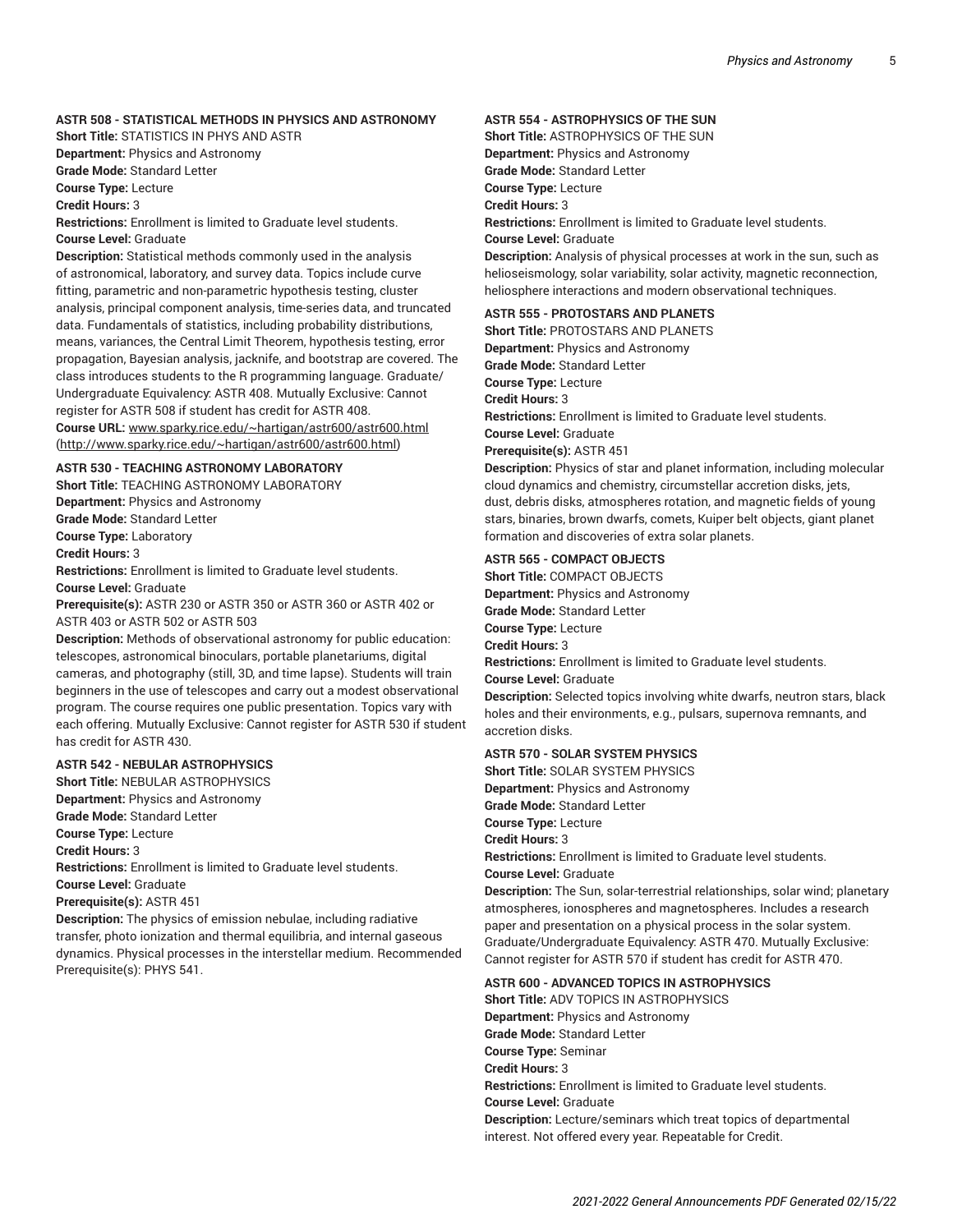**ASTR 677 - SPECIAL TOPICS**

**Short Title:** SPECIAL TOPICS

**Department:** Physics and Astronomy

**Grade Mode:** Standard Letter

**Course Type:** Internship/Practicum, Laboratory, Lecture, Seminar,

Independent Study

**Credit Hours:** 1-4

**Restrictions:** Enrollment is limited to Graduate or Visiting Graduate level students.

**Course Level:** Graduate

**Description:** Topics and credit hours vary each semester. Contact department for current semester's topic(s). Repeatable for Credit.

## **Physics (PHYS)**

#### **PHYS 100 - EXPLORING PHYSICS**

**Short Title:** EXPLORING PHYSICS **Department:** Physics and Astronomy **Grade Mode:** Standard Letter **Course Type:** Seminar **Credit Hour:** 1

**Restrictions:** Enrollment is limited to Undergraduate, Undergraduate Professional or Visiting Undergraduate level students.

**Course Level:** Undergraduate Lower-Level

**Description:** Introduction to concepts, methods, debates, and discoveries of physics, with a theme to be chosen from one of many fields of modern physics research. Designed for students interested in understanding science. This includes both science and non-science majors.

#### **PHYS 101 - MECHANICS (WITH LAB)**

**Short Title:** MECHANICS (WITH LAB) **Department:** Physics and Astronomy **Grade Mode:** Standard Letter **Course Type:** Lecture/Laboratory **Distribution Group:** Distribution Group III **Credit Hours:** 4

**Restrictions:** Enrollment is limited to Undergraduate, Undergraduate Professional or Visiting Undergraduate level students. **Course Level:** Undergraduate Lower-Level

#### **Corequisite:** PHYS 103

**Description:** A calculus-based introduction to mechanics. Includes classes and lab exercises on kinematics, Newton's Laws, work and energy, conservation laws and rotational motion. Primarily for physical science and engineering students. May receive credit for only one of PHYS 101, 111, 125, AP Physics 1 (Phys 141) and AP Physics-C MECH. Students must register for PHYS 103.

#### **PHYS 102 - ELECTRICITY & MAGNETISM (WITH LAB)**

**Short Title:** ELECTRICITY&MAGNETISM W/LAB **Department:** Physics and Astronomy **Grade Mode:** Standard Letter **Course Type:** Lecture/Laboratory **Distribution Group:** Distribution Group III

**Credit Hours:** 4

**Restrictions:** Enrollment is limited to Undergraduate, Undergraduate Professional or Visiting Undergraduate level students. **Course Level:** Undergraduate Lower-Level

**Corequisite:** PHYS 104

**Description:** A calculus-based introduction to electricity and magnetism. Includes classes and lab exercises on electric and magnetic fields, Maxwell's equations in integral form, and AC and DC circuits. Primarily for physical science and engineering students. May receive credit for only one of PHYS 102, 112, 126, AP Physics 2 (PHYS 142) and AP Physics-C E&M. Students must also register for PHYS 104.

#### **PHYS 103 - MECHANICS DISCUSSION**

**Short Title:** MECHANICS DISCUSSION **Department:** Physics and Astronomy **Grade Mode:** Satisfactory/Unsatisfactory **Course Type:** Seminar **Credit Hours:** 0 **Restrictions:** Enrollment is limited to Undergraduate, Undergraduate Professional or Visiting Undergraduate level students. **Course Level:** Undergraduate Lower-Level **Corequisite:** PHYS 101 **Description:** Small group discussion section to extend and reinforce

concepts presented in PHYS 101. Students must also register for **PHYS 101** 

## **PHYS 104 - ELECTRICITY AND MAGNETISM DISCUSSION**

**Short Title:** E & M DISCUSSION **Department:** Physics and Astronomy

**Grade Mode:** Satisfactory/Unsatisfactory

**Course Type:** Seminar

**Credit Hours:** 0

**Restrictions:** Enrollment is limited to Undergraduate, Undergraduate Professional or Visiting Undergraduate level students.

**Course Level:** Undergraduate Lower-Level

**Corequisite:** PHYS 102

**Description:** Small group discussion section to extend and reinforce concepts presented in PHYS 102. Students must also register for PHYS 102.

#### **PHYS 111 - HONORS MECHANICS (WITH LAB)**

**Short Title:** HONORS MECHANICS (WITH LAB) **Department:** Physics and Astronomy **Grade Mode:** Standard Letter **Course Type:** Lecture/Laboratory **Distribution Group:** Distribution Group III

**Credit Hours:** 4

**Restrictions:** Enrollment is limited to Undergraduate, Undergraduate Professional or Visiting Undergraduate level students.

**Course Level:** Undergraduate Lower-Level

**Description:** A more intensive treatment of topics covered in PHYS 101, intended for physical science and engineering students with strong high school backgrounds in physics and particularly calculus. May receive credit for only one of PHYS 101, 111, 125, AP Physics 1 (Phys 141) and AP Physics-C MECH.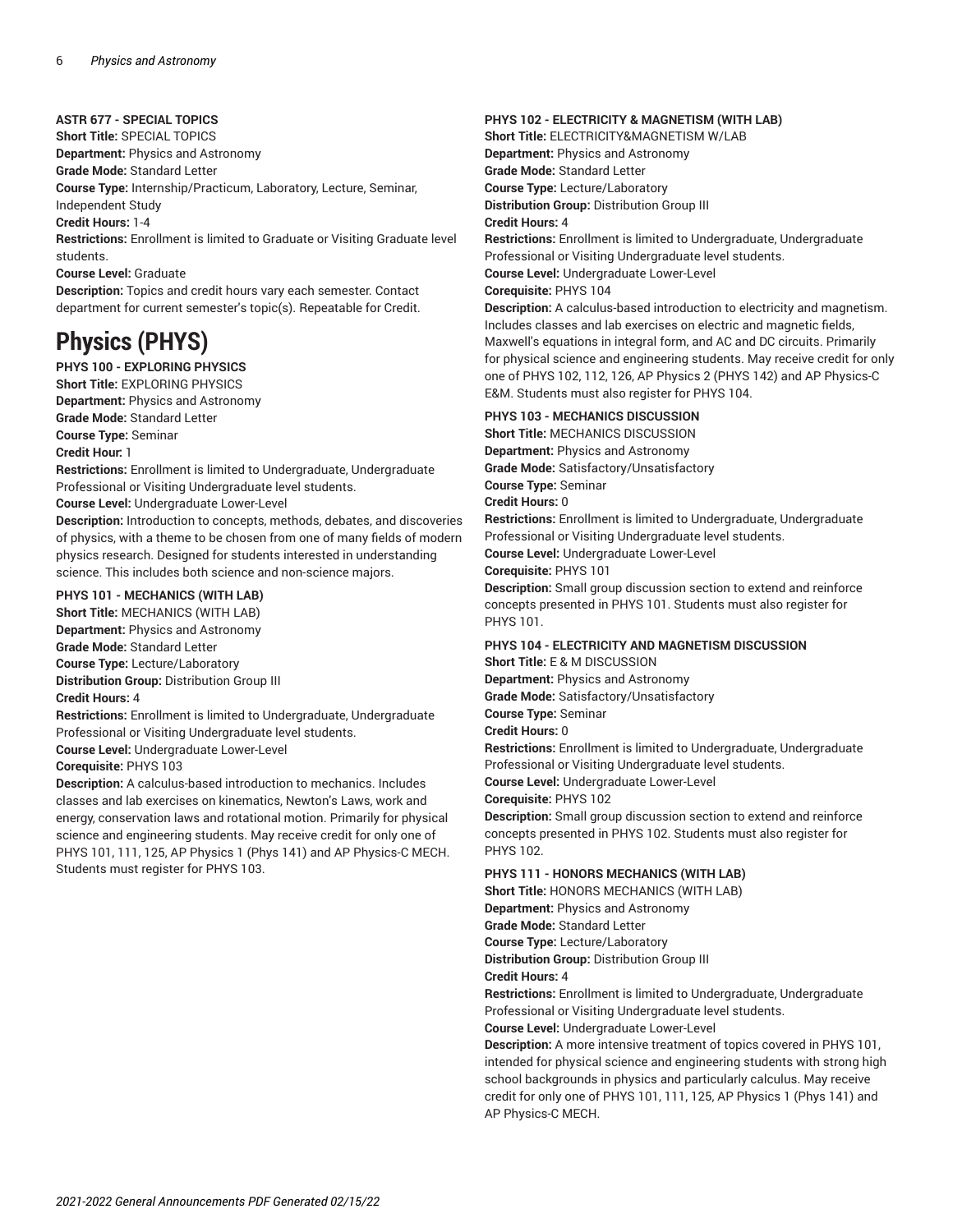#### **PHYS 112 - HONORS ELECTRICITY & MAGNETISM (WITH LAB)**

**Short Title:** HONORS E&M (WITH LAB)

**Department:** Physics and Astronomy

**Grade Mode:** Standard Letter

**Course Type:** Lecture/Laboratory

**Distribution Group:** Distribution Group III

**Credit Hours:** 4

**Restrictions:** Enrollment is limited to Undergraduate, Undergraduate Professional or Visiting Undergraduate level students.

**Course Level:** Undergraduate Lower-Level

**Description:** A more intensive treatment of topics covered in PHYS 102, intended for physical science and engineering students with strong high school backgrounds in physics and particularly calculus. May receive credit for only one of PHYS 102, 112, 126, AP Physics 2 (PHYS 142), and AP Physics-C, E&M.

#### **PHYS 116 - SEMINAR IN PHYSICS AND ASTRONOMY AT RICE AND BEYOND**

**Short Title:** SEMINAR IN PHYS & ASTRO @ RICE **Department:** Physics and Astronomy **Grade Mode:** Standard Letter **Course Type:** Seminar

**Credit Hour:** 1

**Restrictions:** Enrollment is limited to Undergraduate, Undergraduate Professional or Visiting Undergraduate level students.

**Course Level:** Undergraduate Lower-Level

**Description:** This half-semester seminar course will meet in the first half of the Spring semester to introduce prospective and current science and engineering majors to the exciting research in physics and astronomy at Rice and beyond. The course will provide students with the context to think about how the facts presented in physics and astronomy textbooks are applied to real-world research. Undergraduate students in a small group will meet weekly with a graduate student to explore a published research article by a local lab, learning about what was done and why it was important. Toward the end of the course, the group will tour the lab that produced the featured article. All students are eligible to enroll in PHYS 116 regardless of the intended area of study.

#### **PHYS 125 - GENERAL PHYSICS (WITH LAB)**

**Short Title:** GENERAL PHYSICS (WITH LAB) **Department:** Physics and Astronomy **Grade Mode:** Standard Letter **Course Type:** Lecture/Laboratory **Distribution Group:** Distribution Group III

**Credit Hours:** 4

**Restrictions:** Enrollment is limited to Undergraduate, Undergraduate Professional or Visiting Undergraduate level students.

**Course Level:** Undergraduate Lower-Level

**Description:** A calculus-based survey of mechanics primarily intended for bioscience and premedical students. Includes classes and lab exercises on kinematics, Newton's Laws, work and energy, rotational motion, fluids, oscillations and waves. May receive credit for only one of PHYS 101, 111, 125, AP Physics 1 (Phys 141), and AP Physics-C, MECH.

#### **PHYS 126 - GENERAL PHYSICS II (WITH LAB)**

**Short Title:** GENERAL PHYSICS II (WITH LAB) **Department:** Physics and Astronomy **Grade Mode:** Standard Letter **Course Type:** Lecture/Laboratory **Distribution Group:** Distribution Group III **Credit Hours:** 4

**Restrictions:** Enrollment is limited to Undergraduate, Undergraduate Professional or Visiting Undergraduate level students. **Course Level:** Undergraduate Lower-Level

**Prerequisite(s):** PHYS 125 or PHYS 101 or PHYS 111 or PHYS 141 **Description:** A calculus-based survey of E&M and optics primarily intended for bioscience and premedical students. Includes classes and lab exercises on wave and ray optics, electric field and potential, magnetic fields and induction, and DC circuits. May receive credit for only one of PHYS 102, 112, 126, AP Physics 2 (PHYS 142), and AP Physics-C, E&M.

#### **PHYS 141 - CONCEPTS IN PHYSICS I**

**Short Title:** CONCEPTS IN PHYSICS I **Department:** Physics and Astronomy

**Grade Mode:** Standard Letter

**Course Type:** Lecture

**Distribution Group:** Distribution Group III

**Credit Hours:** 3

**Restrictions:** Enrollment is limited to Undergraduate, Undergraduate Professional or Visiting Undergraduate level students.

**Course Level:** Undergraduate Lower-Level

**Description:** For AP or pre-matriculation transfer credit only. May receive credit for only one of PHYS 101, PHYS 111, PHYS 125, AP Physics 1, and AP Physics-C (Mech).

#### **PHYS 142 - CONCEPTS IN PHYSICS II**

**Short Title:** CONCEPTS IN PHYSICS II **Department:** Physics and Astronomy **Grade Mode:** Standard Letter

**Course Type:** Lecture

**Distribution Group:** Distribution Group III

#### **Credit Hours:** 3

**Restrictions:** Enrollment is limited to Undergraduate, Undergraduate Professional or Visiting Undergraduate level students.

**Course Level:** Undergraduate Lower-Level

**Description:** For AP or pre-matriculation transfer credit only. May receive credit for only one of PHYS 102, PHYS 112, PHYS 126, AP Physics 2, and AP Physics-C (E&M).

#### **PHYS 143 - PHYSICS FOR CITIZENSHIP**

**Short Title:** PHYSICS FOR CITIZENSHIP **Department:** Physics and Astronomy **Grade Mode:** Standard Letter **Course Type:** Lecture **Distribution Group:** Distribution Group III **Credit Hours:** 3

**Restrictions:** Enrollment is limited to Undergraduate, Undergraduate Professional or Visiting Undergraduate level students.

**Course Level:** Undergraduate Lower-Level

**Description:** Physics is critical to our understanding of nuclear weapons, radiation, electronics, energy and global warming. The most interesting and important topics in physics, with applications to current events will be presented. Topics covered may include energy and conservation, radioactivity, nuclear physics, the Theory of Relativity, lasers, explosions and quantum physics.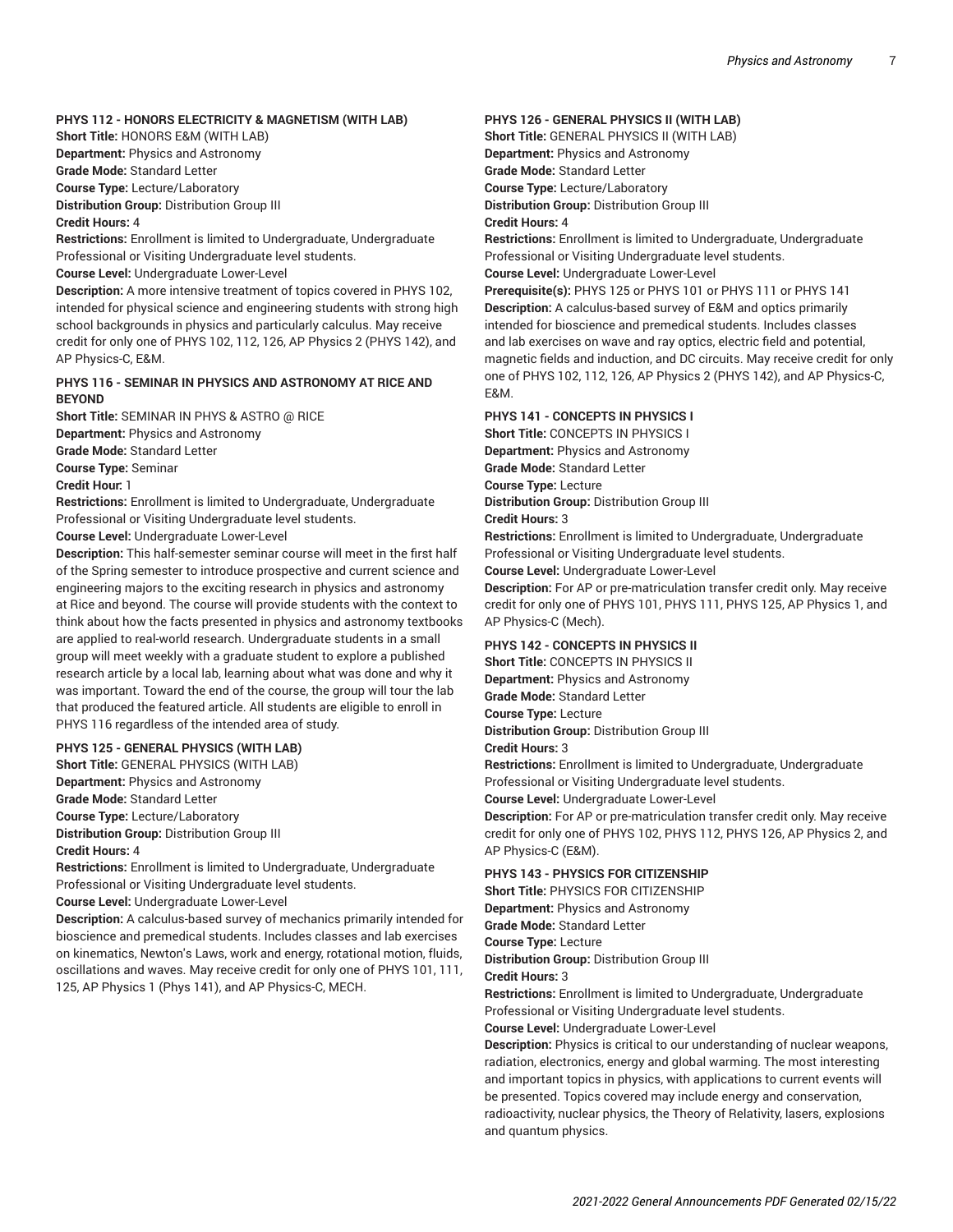#### **PHYS 144 - THE PHYSICS OF MUSIC AND SOUND**

**Short Title:** THE PHYSICS OF MUSIC AND SOUND **Department:** Physics and Astronomy **Grade Mode:** Standard Letter **Course Type:** Lecture **Distribution Group:** Distribution Group III **Credit Hours:** 3

**Restrictions:** Enrollment is limited to Undergraduate, Undergraduate Professional or Visiting Undergraduate level students. **Course Level:** Undergraduate Lower-Level

**Description:** This course explores our scientific understanding of sound and music by studying the properties of sound and its production by a variety of musical instruments. Additional topics include an analysis of musical scales, the physiology of hearing, and the technology of sound reproduction. For non-science and non-engineering majors.

#### **PHYS 201 - WAVES, LIGHT, AND HEAT**

**Short Title:** WAVES, LIGHT, AND HEAT **Department:** Physics and Astronomy **Grade Mode:** Standard Letter **Course Type:** Lecture

**Credit Hours:** 3

**Restrictions:** Enrollment is limited to Undergraduate, Undergraduate Professional or Visiting Undergraduate level students.

**Course Level:** Undergraduate Lower-Level

**Description:** Mathematical descriptions of fundamental topics of classical physics: oscillations, mechanical waves, electromagnetic waves, physical optics and thermodynamics.

#### **PHYS 202 - MODERN PHYSICS**

**Short Title:** MODERN PHYSICS **Department:** Physics and Astronomy

**Grade Mode:** Standard Letter

**Course Type:** Lecture

**Credit Hours:** 3

**Restrictions:** Enrollment is limited to Undergraduate, Undergraduate Professional or Visiting Undergraduate level students. **Course Level:** Undergraduate Lower-Level

**Prerequisite(s):** (PHYS 101 or PHYS 111 or PHYS 125 or PHYS 141) and (PHYS 102 or PHYS 112 or PHYS 126 or PHYS 142)

**Description:** An introductory course in modern physics. Topics include special relativity, early quantum theory, quantum mechanics, atomic physics, statistical physics, nuclear and particle physics. The course is descriptive in nature with emphasis on phenomena rather than on calculations.

#### **PHYS 231 - ELEMENTARY PHYSICS LAB**

**Short Title:** ELEMENTARY PHYSICS LAB **Department:** Physics and Astronomy **Grade Mode:** Standard Letter **Course Type:** Laboratory **Credit Hour:** 1 **Restrictions:** Enrollment is limited to Undergraduate, Undergraduate Professional or Visiting Undergraduate level students. **Course Level:** Undergraduate Lower-Level

**Description:** Laboratory on waves, optics and modern physics.

**PHYS 238 - SPECIAL TOPICS Short Title:** SPECIAL TOPICS **Department:** Physics and Astronomy **Grade Mode:** Standard Letter **Course Type:** Lecture/Laboratory, Internship/Practicum, Independent Study, Laboratory, Lecture, Seminar **Credit Hours:** 1-4 **Restrictions:** Enrollment is limited to Undergraduate, Undergraduate Professional or Visiting Undergraduate level students. **Course Level:** Undergraduate Lower-Level **Description:** Topics and credit hours may vary each semester. Contact department for current semester's topic(s). Repeatable for Credit.

#### **PHYS 301 - INTERMEDIATE MECHANICS**

**Short Title:** INTERMEDIATE MECHANICS **Department:** Physics and Astronomy **Grade Mode:** Standard Letter **Course Type:** Lecture **Credit Hours:** 4 **Restrictions:** Enrollment is limited to Undergraduate, Undergraduate Professional or Visiting Undergraduate level students. **Course Level:** Undergraduate Upper-Level **Prerequisite(s):** PHYS 201 **Description:** Classical mechanics and appropriate mathematical methods. Emphasis on problem solving.

#### **PHYS 302 - INTERMEDIATE ELECTRODYNAMICS**

**Short Title:** INTERMEDIATE ELECTRODYNAMICS **Department:** Physics and Astronomy **Grade Mode:** Standard Letter **Course Type:** Lecture **Credit Hours:** 4 **Restrictions:** Enrollment is limited to Undergraduate, Undergraduate Professional or Visiting Undergraduate level students. **Course Level:** Undergraduate Upper-Level **Prerequisite(s):** PHYS 201 **Description:** Classical electrodynamics and appropriate mathematical methods. Emphasis on problem solving.

#### **PHYS 311 - INTRODUCTION TO QUANTUM PHYSICS I**

**Short Title:** INTRO TO QUANTUM PHYSICS I **Department:** Physics and Astronomy **Grade Mode:** Standard Letter **Course Type:** Lecture **Credit Hours:** 3 **Restrictions:** Enrollment is limited to Undergraduate, Undergraduate Professional or Visiting Undergraduate level students. **Course Level:** Undergraduate Upper-Level **Prerequisite(s):** PHYS 202 **Description:** Fundamentals of quantum mechanics and applications to atomic and molecular structure.

#### **PHYS 312 - INTRODUCTION TO QUANTUM PHYSICS II**

**Short Title:** INTRO TO QUANTUM PHYSICS II **Department:** Physics and Astronomy **Grade Mode:** Standard Letter **Course Type:** Lecture **Credit Hours:** 3 **Restrictions:** Enrollment is limited to Undergraduate, Undergraduate Professional or Visiting Undergraduate level students. **Course Level:** Undergraduate Upper-Level

**Description:** Continuation of PHYS 311.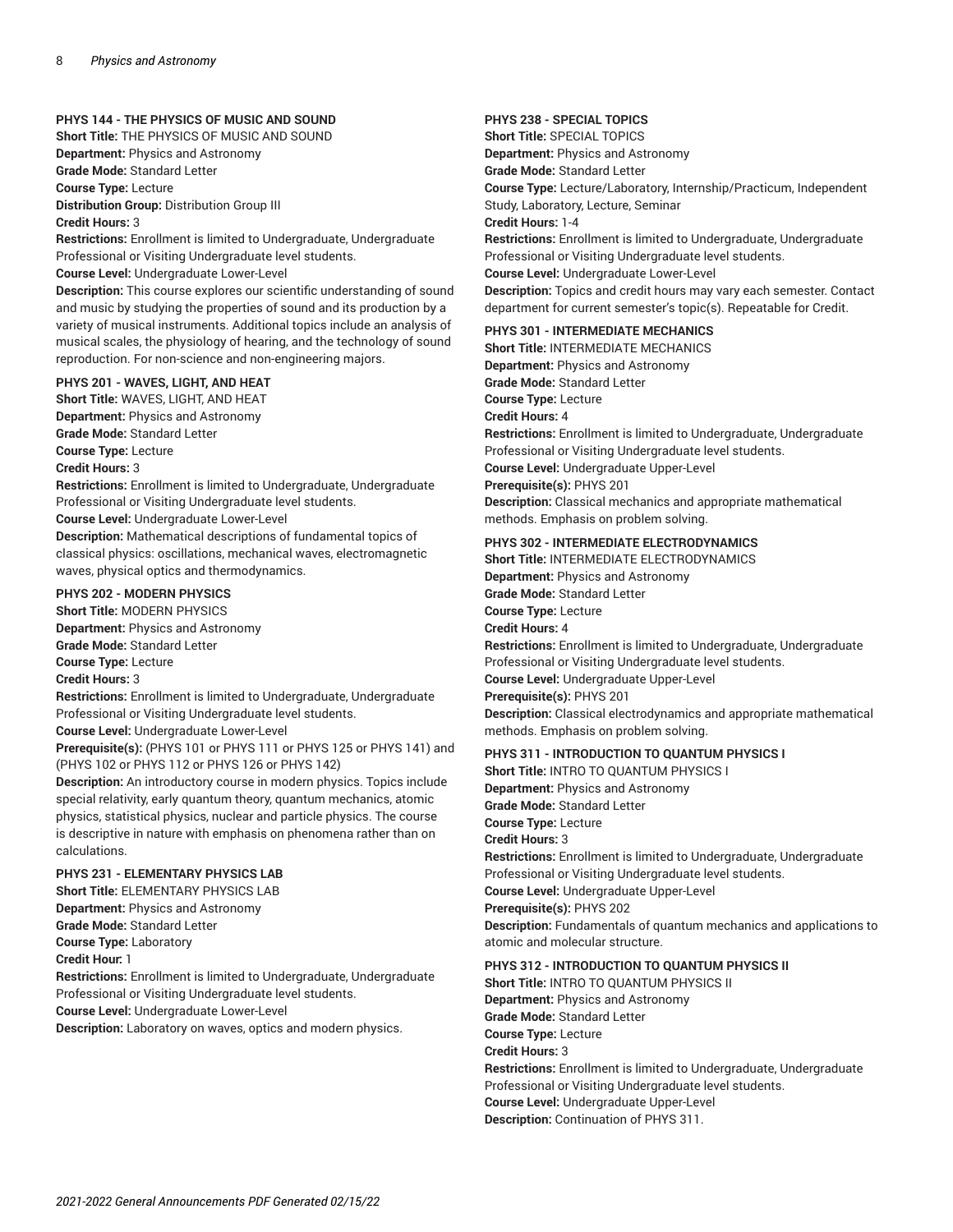#### **PHYS 331 - JUNIOR PHYSICS LAB I**

**Short Title:** JUNIOR PHYSICS LAB I **Department:** Physics and Astronomy **Grade Mode:** Standard Letter **Course Type:** Laboratory

**Credit Hours:** 2

**Restrictions:** Enrollment is limited to Undergraduate, Undergraduate Professional or Visiting Undergraduate level students. **Course Level:** Undergraduate Upper-Level **Description:** Lab exercises in electronics, noise reduction, statistics and particle counting.

#### **PHYS 332 - JUNIOR PHYSICS LAB II**

**Short Title:** JUNIOR PHYSICS LAB II **Department:** Physics and Astronomy **Grade Mode:** Standard Letter **Course Type:** Laboratory **Credit Hours:** 2 **Restrictions:** Enrollment is limited to Undergraduate, Undergraduate Professional or Visiting Undergraduate level students. **Course Level:** Undergraduate Upper-Level **Description:** Lab exercises illustrating topics in the upper-division physics curriculum.

### **PHYS 355 - INTRODUCTION TO BIOLOGICAL PHYSICS**

**Short Title:** INTRO TO BIOLOGICAL PHYSICS

**Department:** Physics and Astronomy **Grade Mode:** Standard Letter

**Course Type:** Lecture

**Credit Hours:** 3

**Restrictions:** Enrollment is limited to Undergraduate, Undergraduate Professional or Visiting Undergraduate level students.

**Course Level:** Undergraduate Upper-Level

**Description:** Definition and basic concepts of biological physics. Proteins and nucleic acids. Diffusion and random walks and their application to biological systems. Biological motors and membranes. Folding of biomolecules. Gene regulation. Modern techniques and their applications to biomolecules.

#### **PHYS 411 - INTRODUCTION TO NUCLEAR AND PARTICLE PHYSICS**

**Short Title:** INTRO NUCLEAR&PARTIC PHYSICS

**Department:** Physics and Astronomy

**Grade Mode:** Standard Letter

**Course Type:** Lecture

**Credit Hours:** 3

**Restrictions:** Enrollment is limited to Undergraduate, Undergraduate Professional or Visiting Undergraduate level students.

**Course Level:** Undergraduate Upper-Level

**Prerequisite(s):** PHYS 311

**Description:** Survey of history and current state of nuclear and particle physics. The emphasis is on experimental results and how they led to our current understanding of the strong and electroweak interactions. Some recent advances are discussed in detail. Graduate/Undergraduate Equivalency: PHYS 542. Mutually Exclusive: Cannot register for PHYS 411 if student has credit for PHYS 542.

#### **PHYS 412 - SOLID STATE PHYSICS**

**Short Title:** SOLID STATE PHYSICS **Department:** Physics and Astronomy **Grade Mode:** Standard Letter **Course Type:** Lecture **Credit Hours:** 3 **Restrictions:** Enrollment is limited to Undergraduate, Undergraduate Professional or Visiting Undergraduate level students. **Course Level:** Undergraduate Upper-Level **Prerequisite(s):** (PHYS 311 and PHYS 425) or ELEC 361 **Description:** Introduction to topics in solid state physics, including crystal structure, lattice vibrations, electronic band structure and transport.

#### **PHYS 416 - COMPUTATIONAL PHYSICS**

**Short Title:** COMPUTATIONAL PHYSICS **Department:** Physics and Astronomy **Grade Mode:** Standard Letter **Course Type:** Lecture **Credit Hours:** 3 **Restrictions:** Enrollment is limited to Undergraduate, Undergraduate Professional or Visiting Undergraduate level students. **Course Level:** Undergraduate Upper-Level **Description:** Use of computational techniques to solve selected physics problems. Examine benefits and pitfalls of doing physics by computation. Graduate/Undergraduate Equivalency: PHYS 517. Mutually Exclusive: Cannot register for PHYS 416 if student has credit for PHYS 517.

#### **PHYS 425 - STATISTICAL & THERMAL PHYSICS**

**Short Title:** STATISTICAL & THERMAL PHYSICS **Department:** Physics and Astronomy **Grade Mode:** Standard Letter **Course Type:** Lecture **Credit Hours:** 3 **Restrictions:** Enrollment is limited to Undergraduate, Undergraduate Professional or Visiting Undergraduate level students. **Course Level:** Undergraduate Upper-Level

**Prerequisite(s):** PHYS 301 and PHYS 311

**Description:** Includes classical thermodynamics; classical & quantum statistical mechanics; Fermi, Bose, and classical gases; magnetic systems; and phase equilibria.

#### **PHYS 449 - PROJECTS IN DATA-ENABLED PHYSICS THROUGH DATA SCIENCE AND MACHINE LEARNING**

**Short Title:** DATA-ENABLED PHYSICS

**Department:** Physics and Astronomy

**Grade Mode:** Standard Letter

**Course Type:** Lecture/Laboratory

#### **Credit Hours:** 3

**Restrictions:** Enrollment is limited to Undergraduate, Undergraduate Professional or Visiting Undergraduate level students.

**Course Level:** Undergraduate Upper-Level

**Prerequisite(s):** PHYS 202

**Description:** Project-based course where teams of students explore physics through the lens of data. Students will learn about data analysis and best practices. Students without prior programming experience should contact the instructor. Graduate/Undergraduate Equivalency: PHYS 549. Recommended Prerequisite(s): COMP 130 or COMP 140 or CAAM 210 Mutually Exclusive: Cannot register for PHYS 449 if student has credit for PHYS 549.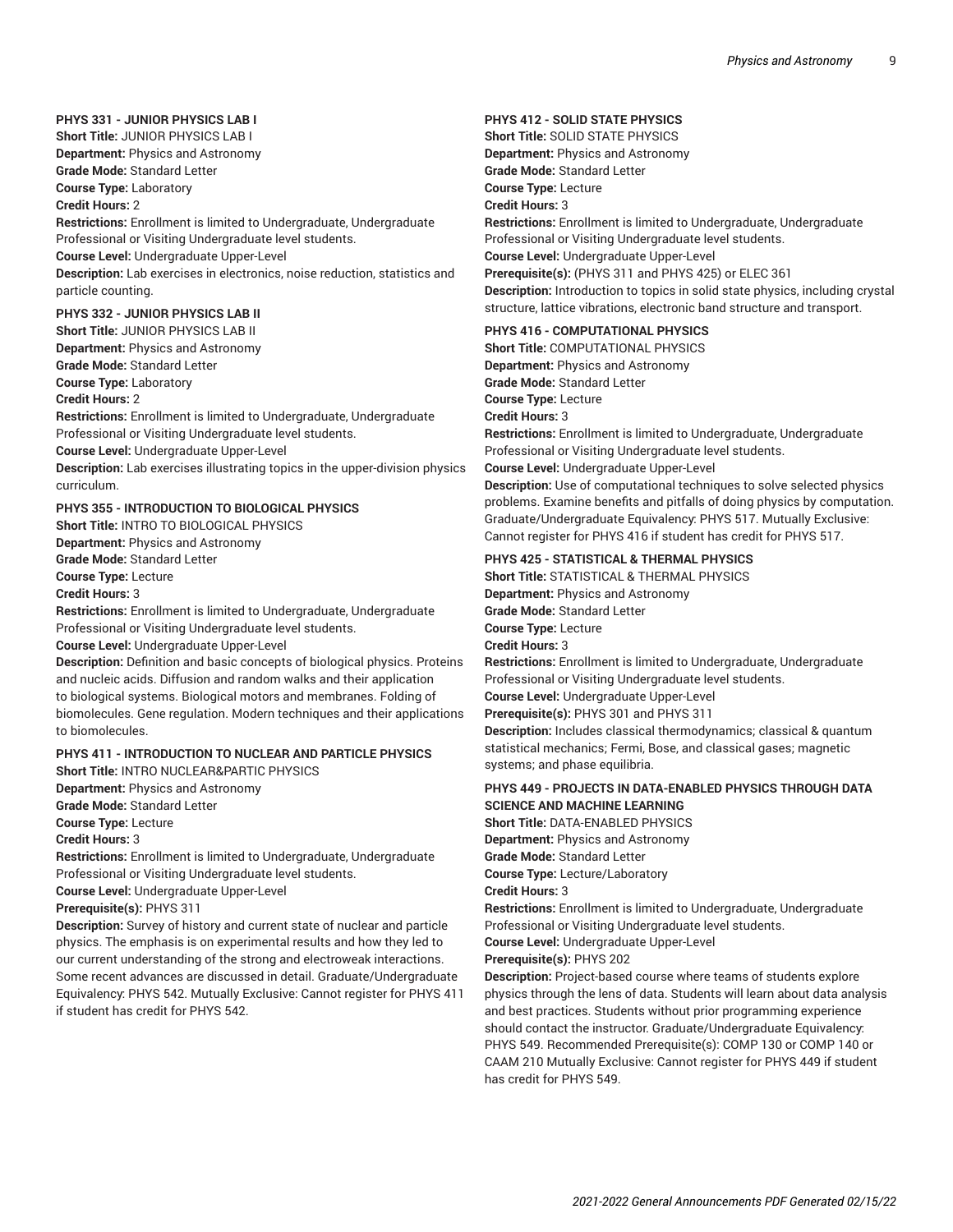#### **PHYS 461 - INDEPENDENT RESEARCH**

**Short Title:** INDEPENDENT RESEARCH **Department:** Physics and Astronomy **Grade Mode:** Standard Letter

**Course Type:** Research

**Credit Hours:** 1-6

**Restrictions:** Enrollment is limited to Undergraduate, Undergraduate Professional or Visiting Undergraduate level students.

**Course Level:** Undergraduate Upper-Level

**Description:** Mentored research under the supervision of a Physics and Astronomy faculty member. To register, students must provide a research plan approved by the faculty mentor. Instructor Permission Required. Repeatable for Credit.

#### **PHYS 462 - INDEPENDENT RESEARCH**

**Short Title:** INDEPENDENT RESEARCH **Department:** Physics and Astronomy **Grade Mode:** Standard Letter **Course Type:** Research

**Credit Hours:** 1-6

**Restrictions:** Enrollment is limited to Undergraduate, Undergraduate Professional or Visiting Undergraduate level students.

**Course Level:** Undergraduate Upper-Level

**Description:** Mentored research under the supervision of a Physics and Astronomy faculty member. To register, students must provide a research plan approved by the faculty mentor. Instructor Permission Required. Repeatable for Credit.

#### **PHYS 465 - REU RESEARCH IN PHYSICS AND ASTRONOMY**

**Short Title:** REU RESEARCH IN PHYS & ASTR **Department:** Physics and Astronomy **Grade Mode:** Standard Letter **Course Type:** Research **Credit Hours:** 1-3 **Restrictions:** Enrollment is limited to Undergraduate, Undergraduate Professional or Visiting Undergraduate level students. **Course Level:** Undergraduate Upper-Level **Description:** Repeatable for Credit.

### **PHYS 477 - SPECIAL TOPICS**

**Short Title:** SPECIAL TOPICS **Department:** Physics and Astronomy **Grade Mode:** Standard Letter **Course Type:** Internship/Practicum, Laboratory, Lecture, Seminar, Independent Study, Lecture/Laboratory **Credit Hours:** 1-4 **Restrictions:** Enrollment is limited to Undergraduate, Undergraduate

Professional or Visiting Undergraduate level students.

**Course Level:** Undergraduate Upper-Level

**Description:** Topics and credit hours may vary each semester. Contact department for current semester's topic(s). Repeatable for Credit.

#### **PHYS 480 - INTRODUCTION TO PLASMA PHYSICS**

**Short Title:** INTRODUCTION TO PLASMA PHYSICS **Department:** Physics and Astronomy **Grade Mode:** Standard Letter **Course Type:** Lecture **Credit Hours:** 3 **Restrictions:** Enrollment is limited to Undergraduate, Undergraduate Professional or Visiting Undergraduate level students.

**Course Level:** Undergraduate Upper-Level

**Prerequisite(s):** PHYS 302

**Description:** Fundamental processes in cosmic and laboratory plasmas. Basic plasma characteristics, charged particle motion, waves in plasmas, magnetohydrodynamics, kinetic theory. Graduate/Undergraduate Equivalency: PHYS 580. Mutually Exclusive: Cannot register for PHYS 480 if student has credit for PHYS 580.

#### **PHYS 491 - UNDERGRADUATE RESEARCH**

**Short Title:** UNDERGRADUATE RESEARCH **Department:** Physics and Astronomy **Grade Mode:** Standard Letter

**Course Type:** Research

#### **Credit Hours:** 2

**Restrictions:** Enrollment limited to students with a class of Junior or Senior. Enrollment is limited to students with a major in Astronomy, Astrophysics, Chemical Physics or Physics. Enrollment is limited to Undergraduate, Undergraduate Professional or Visiting Undergraduate level students.

**Course Level:** Undergraduate Upper-Level

**Prerequisite(s):** PHYS 301 and PHYS 302 and PHYS 311

**Description:** Research projects conducted under supervision of departmentally approved faculty. Open to juniors and seniors majoring in physics and astronomy. May be repeated for credit. PHYS 493/494 must be taken concurrently with PHYS 491/492 when used in partial fulfillment of B.S. degree requirements. Repeatable for Credit.

#### **PHYS 492 - UNDERGRADUATE RESEARCH**

**Short Title:** UNDERGRADUATE RESEARCH **Department:** Physics and Astronomy **Grade Mode:** Standard Letter **Course Type:** Research **Credit Hours:** 2

**Restrictions:** Enrollment limited to students with a class of Junior or Senior. Enrollment is limited to students with a major in Astronomy, Astrophysics, Chemical Physics or Physics. Enrollment is limited to Undergraduate, Undergraduate Professional or Visiting Undergraduate level students.

**Course Level:** Undergraduate Upper-Level

#### **Prerequisite(s):** PHYS 491

**Description:** Research projects conducted under supervision of departmentally approved faculty culminating in a thesis. Open to juniors and seniors majoring in physics and astronomy. May be repeated for credit. PHYS 493/494 must be taken concurrently with PHYS 491/492 when used in partial fulfillment of B.S. degree requirements. Repeatable for Credit.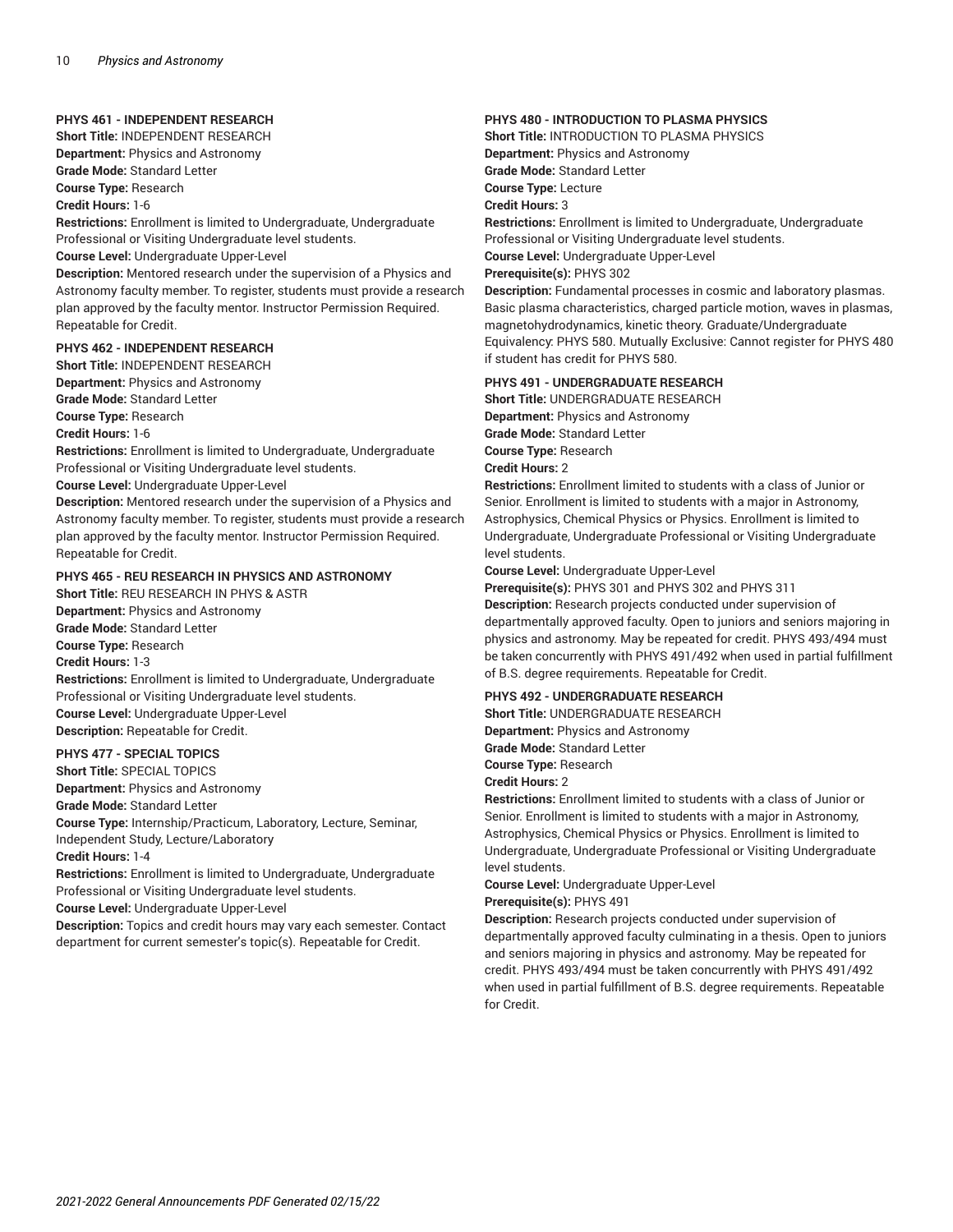#### **PHYS 493 - UNDERGRADUATE RESEARCH SEMINAR**

**Short Title:** UNDERGRADUATE RESEARCH SEMINAR **Department:** Physics and Astronomy **Grade Mode:** Standard Letter

**Course Type:** Seminar

**Credit Hour:** 1

**Restrictions:** Enrollment limited to students with a class of Junior or Senior. Enrollment is limited to students with a major in Astronomy, Astrophysics, Chemical Physics or Physics. Enrollment is limited to Undergraduate, Undergraduate Professional or Visiting Undergraduate level students.

**Course Level:** Undergraduate Upper-Level

**Prerequisite(s):** PHYS 301 and PHYS 302 and PHYS 311 **Description:** Weekly seminar for juniors and seniors in which presentations on research topics and/or topics in the scientific literature will be given. Open to juniors and seniors majoring in physics and astronomy. Repeatable for Credit.

#### **PHYS 494 - UNDERGRADUATE RESEARCH SEMINAR**

**Short Title:** UNDERGRADUATE RESEARCH SEMINAR **Department:** Physics and Astronomy

**Grade Mode:** Standard Letter

**Course Type:** Seminar

**Credit Hour:** 1

**Restrictions:** Enrollment limited to students with a class of Junior or Senior. Enrollment is limited to students with a major in Astronomy, Astrophysics, Chemical Physics or Physics. Enrollment is limited to Undergraduate, Undergraduate Professional or Visiting Undergraduate level students.

**Course Level:** Undergraduate Upper-Level

**Prerequisite(s):** PHYS 493

**Description:** Weekly seminar for juniors and seniors in which presentations on research topics and/or topics in the scientific literature will be given. Open to juniors and seniors majoring in physics and astronomy department. Repeatable for Credit.

### **PHYS 501 - PHYSICS OF HAM RADIO FOR TEACHERS**

**Short Title:** PHYSICS OF HAM RADIO TEACHERS

**Department:** Physics and Astronomy

**Grade Mode:** Standard Letter

**Course Type:** Lecture **Credit Hours:** 3

**Restrictions:** Enrollment is limited to Graduate level students. **Course Level:** Graduate

**Description:** Fundamentals of electromagnetic waves and propagation, the ionosphere and space weather. Basic electronics, antenna design and safety, magnetism. Provides information necessary to pass the "Technician" level of ham radio license. Non-calculus mathematics. Other topics include: use of GPS, geocaching. Mutually Exclusive: Cannot register for PHYS 501 if student has credit for PHYS 401.

#### **PHYS 510 - MAGNETOSPHERIC PHYSICS**

**Short Title:** MAGNETOSPHERIC PHYSICS **Department:** Physics and Astronomy **Grade Mode:** Standard Letter **Course Type:** Lecture **Credit Hours:** 3

**Restrictions:** Enrollment is limited to Graduate level students.

**Course Level:** Graduate

**Description:** Plasma physics of the earth's magnetosphere, including interactions of the magnetosphere with the solar wind and the ionosphere. The emphasis is on large-scale phenomena, but small scale (kinetic) physics is discussed in cases where it affects the large-scale phenomena.

#### **PHYS 515 - CLASSICAL DYNAMICS**

**Short Title:** CLASSICAL DYNAMICS **Department:** Physics and Astronomy **Grade Mode:** Standard Letter **Course Type:** Lecture **Credit Hours:** 3 **Restrictions:** Enrollment is limited to Graduate level students. **Course Level:** Graduate **Description:** Lagrangian and Hamiltonian mechanics.

#### **PHYS 516 - MATHEMATICAL METHODS**

**Short Title:** MATHEMATICAL METHODS **Department:** Physics and Astronomy **Grade Mode:** Standard Letter **Course Type:** Lecture **Credit Hours:** 3 **Restrictions:** Enrollment is limited to Graduate level students. **Course Level:** Graduate

**Description:** Survey of analytical methods used by research physicists and astronomers. Includes complex variables, ordinary differential equations, infinite series, evaluation of integrals, integral transforms, normal-mode analysis, special functions, partial differential equations, eigenfunctions, Green's functions, and variational calculus.

#### **PHYS 517 - COMPUTATIONAL PHYSICS**

**Short Title:** COMPUTATIONAL PHYSICS **Department:** Physics and Astronomy **Grade Mode:** Standard Letter **Course Type:** Lecture **Credit Hours:** 3 **Restrictions:** Enrollment is limited to Graduate level students. **Course Level:** Graduate

**Description:** Use of computational techniques to solve selected physics problems. Examine benefits and pitfalls of doing physics by computation. Requires completion of project using a low-level programming language. Graduate/Undergraduate Equivalency: PHYS 416. Mutually Exclusive: Cannot register for PHYS 517 if student has credit for PHYS 416.

#### **PHYS 519 - PLASMA KINETIC THEORY**

**Short Title:** PLASMA KINETIC THEORY **Department:** Physics and Astronomy **Grade Mode:** Standard Letter **Course Type:** Lecture **Credit Hours:** 3 **Restrictions:** Enrollment is limited to Graduate level students. **Course Level:** Graduate **Description:** Plasma kinetic equations (Klimontovich, Liouville, BBGKY, Balescu-Lenard, Fokker-Planck, Vlasov), Vlasov theory of waves and instabilities, connections to fluid plasma models.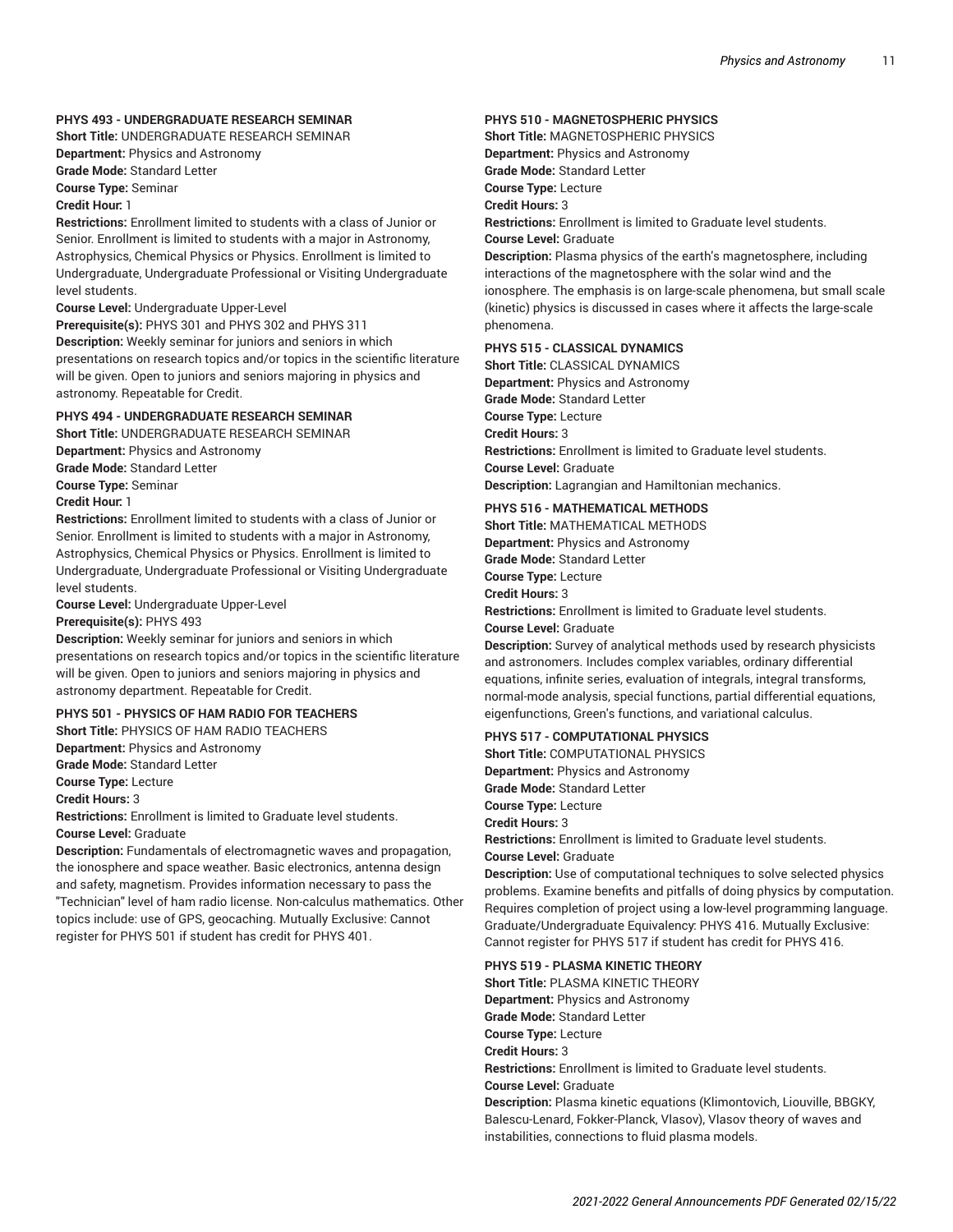#### **PHYS 521 - QUANTUM MECHANICS I**

**Short Title:** QUANTUM MECHANICS I **Department:** Physics and Astronomy **Grade Mode:** Standard Letter **Course Type:** Lecture

**Credit Hours:** 3

**Restrictions:** Enrollment is limited to Graduate level students. **Course Level:** Graduate

**Description:** Graduate level course on non-relativistic quantum mechanics. Topics include early quantum theory, one-dimensional systems, matrix formulation, quantum dynamics, symmetries and conservation laws, bound states, scattering, spin, and identical particles, perturbation theory.

#### **PHYS 522 - QUANTUM MECHANICS II**

**Short Title:** QUANTUM MECHANICS II **Department:** Physics and Astronomy **Grade Mode:** Standard Letter **Course Type:** Lecture **Credit Hours:** 3 **Restrictions:** Enrollment is limited to Graduate level students. **Course Level:** Graduate **Description:** Continuation of PHYS 521.

#### **PHYS 526 - STATISTICAL PHYSICS**

**Short Title:** STATISTICAL PHYSICS **Department:** Physics and Astronomy **Grade Mode:** Standard Letter **Course Type:** Lecture **Credit Hours:** 3 **Restrictions:** Enrollment is limited to Graduate level students. **Course Level:** Graduate **Description:** Selected topics in statistical mechanics, including phase transitions and transport phenomena.

#### **PHYS 532 - CLASSICAL ELECTRODYNAMICS**

**Short Title:** CLASSICAL ELECTRODYNAMICS **Department:** Physics and Astronomy **Grade Mode:** Standard Letter **Course Type:** Lecture **Credit Hours:** 3 **Restrictions:** Enrollment is limited to Graduate level students. **Course Level:** Graduate **Description:** Maxwell's equations, wave propagation, special relativity and covariant formulation, charged-particle dynamics, and radiation.

#### **PHYS 533 - NANOSTRUCTURE AND NANOTECHNOLOGY I**

**Short Title:** NANOSTRUCTURE/NANOTECHNOLOG **Department:** Physics and Astronomy **Grade Mode:** Standard Letter **Course Type:** Lecture **Credit Hours:** 3 **Restrictions:** Enrollment is limited to Graduate level students. **Course Level:** Graduate **Description:** Physics of structures and devices at the nanometer scale. After a review of solid state physics, topics include nanostructured

materials, nanoelectronics, and nanomagnetism. Emphasis on relevance of nanophysics to current and future technologies.

#### **PHYS 534 - NANOSTRUCTURE AND NANOTECHNOLOGY II**

**Short Title:** NANOSTRUCTURE&NANOTECHNOLGY II **Department:** Physics and Astronomy **Grade Mode:** Standard Letter **Course Type:** Lecture **Credit Hours:** 3 **Restrictions:** Enrollment is limited to Graduate level students. **Course Level:** Graduate **Description:** Physics of structures and devices at the nanometer scale. Topics include nanomechanics, bionanotechnology, advanced sensors and photonics. Continuation of PHYS 533.

#### **PHYS 535 - CRYSTALLOGRAPHY AND DIFFRACTION**

**Short Title:** CRYSTALLOGRAPHY & DIFFRACTION **Department:** Physics and Astronomy **Grade Mode:** Standard Letter **Course Type:** Lecture **Credit Hours:** 3 **Restrictions:** Enrollment is limited to Graduate level students. **Course Level:** Graduate **Description:** Study of crystals by diffraction techniques, focusing on x-ray, with an overview of electron and neutron diffraction as well as

complementary techniques. Provides mathematical foundations and nomenclature for diffraction and related phenomena. Includes basics of crystallographic analysis and surface/point/space group symmetry, experiment design (courses, geometry, detectors), and data analysis and interpretation. Required for undergraduate MSNE major. Meets with MSNE 435 (additional work for the graduate version). Cross-list: MSNE 535.

#### **PHYS 537 - METHODS OF EXPERIMENTAL PHYSICS I**

**Short Title:** METHODS EXPERIMENTAL PHYSICS I

**Department:** Physics and Astronomy

**Grade Mode:** Standard Letter

**Course Type:** Lecture/Laboratory

**Credit Hours:** 4

**Restrictions:** Enrollment is limited to Graduate level students. **Course Level:** Graduate

**Description:** A course to familiarize students with basic experimental techniques that are common in academic and industrial laboratories. Topics will include lab safety, mechanical design, LabVIEW(TM) programming, statistics, laboratory electronics, particle detection and vacuum technology. PHYS 537 and PHYS 538 may be taken independently of each other.

#### **PHYS 538 - METHODS OF EXPERIMENTAL PHYSICS II**

**Short Title:** METH EXPERIMENTAL PHYSICS II **Department:** Physics and Astronomy **Grade Mode:** Standard Letter **Course Type:** Lecture/Laboratory **Credit Hours:** 4 **Restrictions:** Enrollment is limited to Graduate level students. **Course Level:** Graduate

**Description:** A course to familiarize students with basic experimental techniques that are common in academic and industrial laboratories. Topic will include computer interfacing and data acquisition, charged particle optics, light optics, thermal measurement and control, and cryogenics. PHYS 537 and PHYS 538 may be taken independently of each other.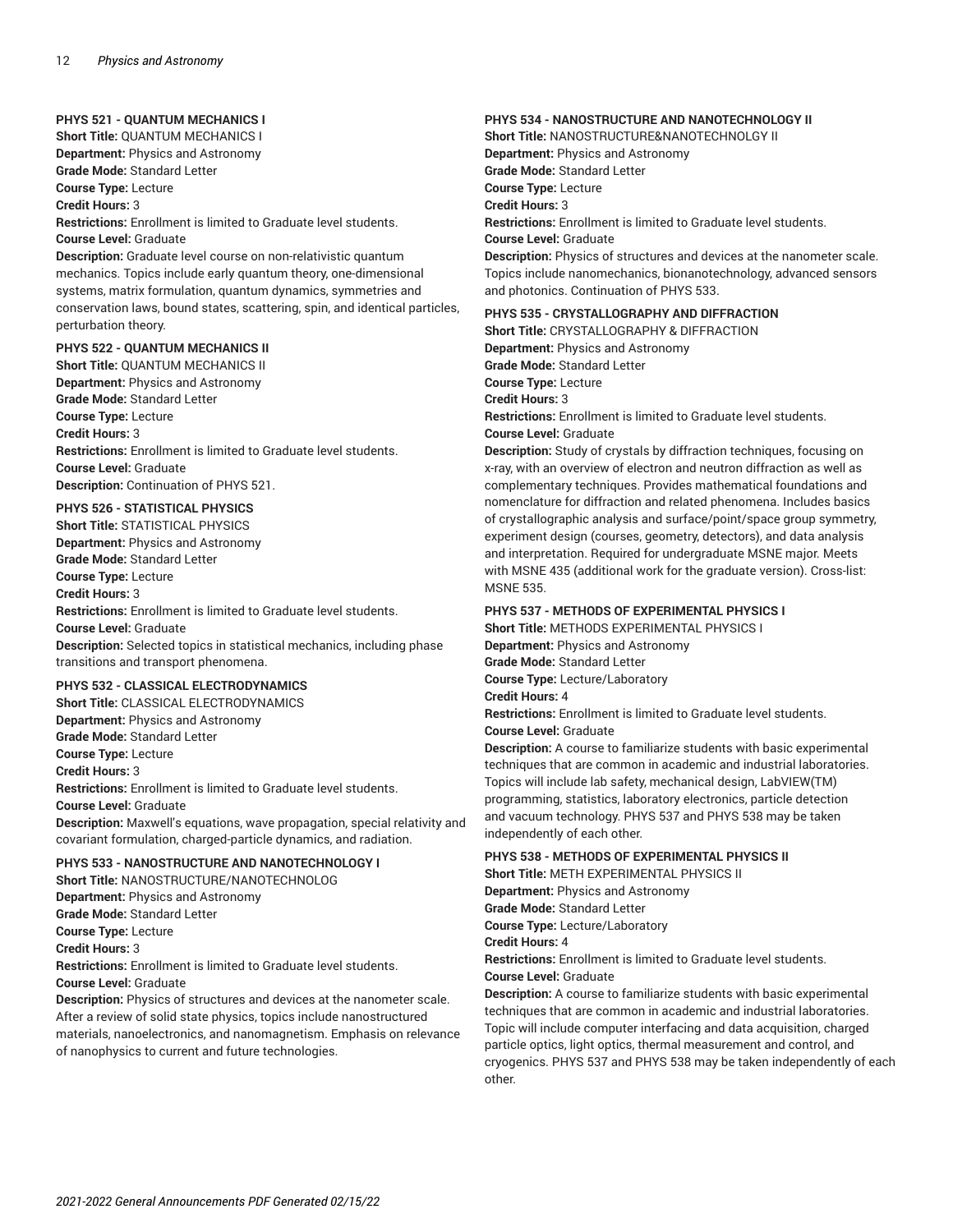#### **PHYS 539 - CHARACTERIZATION AND FABRICATION AT THE NANOSCALE**

**Short Title:** CHARACTER&FABRICATN NANOSCALE **Department:** Physics and Astronomy

**Grade Mode:** Standard Letter

**Course Type:** Lecture

**Credit Hours:** 3

**Restrictions:** Enrollment is limited to Graduate level students. **Course Level:** Graduate

**Description:** Introduction to study and creation of nanoscale structures, emphasizing relevant physical principles. Techniques covered include optical, X-ray, electron-based and scanned-probe characterization, as well as patterning, deposition and removal of material.

#### **PHYS 541 - RADIATIVE PROCESSES**

**Short Title:** RADIATIVE PROCESSES **Department:** Physics and Astronomy **Grade Mode:** Standard Letter **Course Type:** Lecture **Credit Hours:** 3 **Restrictions:** Enrollment is limited to Graduate level students. **Course Level:** Graduate **Description:** Radiation processes and their applications to astrophysical phenomena and space science. The course treats radiative transfer,

radiation from moving charges, relativistic covariance and kinematics, bremsstrahlung, synchrotron radiation, Compton scattering, some plasma effects, and radiative transitions in atoms and molecules.

#### **PHYS 542 - INTRODUCTION TO NUCLEAR AND PARTICLE PHYSICS**

**Short Title:** INTRO NUCLEAR&PARTIC PHYSICS **Department:** Physics and Astronomy **Grade Mode:** Standard Letter **Course Type:** Lecture **Credit Hours:** 3 **Restrictions:** Enrollment is limited to Graduate level students. **Course Level:** Graduate **Prerequisite(s):** PHYS 311 **Description:** Survey of history and current state of nuclear and particle physics with the emphasis on experimental results and how they led to our current understanding of the strong and electroweak interactions. Some recent advances are discussed in detail. Requires completion of

a Monte Carlo simulation project. Graduate/Undergraduate Equivalency: PHYS 411. Mutually Exclusive: Cannot register for PHYS 542 if student has credit for PHYS 411.

#### **PHYS 543 - PHYSICS OF QUARKS AND LEPTONS**

**Short Title:** PHYSICS OF QUARKS AND LEPTONS **Department:** Physics and Astronomy **Grade Mode:** Standard Letter **Course Type:** Lecture **Credit Hours:** 3 **Restrictions:** Enrollment is limited to Graduate level students. **Course Level:** Graduate **Description:** A continuation of PHYS 542.

#### **PHYS 549 - PROJECTS IN DATA-ENABLED PHYSICS THROUGH DATA SCIENCE AND MACHINE LEARNING**

**Short Title:** DATA-ENABLED PHYSICS **Department:** Physics and Astronomy

**Grade Mode:** Standard Letter

**Course Type:** Lecture/Laboratory

### **Credit Hours:** 3

**Restrictions:** Enrollment is limited to Graduate level students. **Course Level:** Graduate

**Description:** Project-based course where teams of students explore physics through the lens of data. Students will learn about data analysis and best practices. Students without prior programming experience should contact the instructor. Graduate/Undergraduate Equivalency: PHYS 449. Mutually Exclusive: Cannot register for PHYS 549 if student has credit for PHYS 449.

#### **PHYS 551 - BIOLOGICAL PHYSICS**

**Short Title:** BIOLOGICAL PHYSICS **Department:** Physics and Astronomy **Grade Mode:** Standard Letter **Course Type:** Lecture **Credit Hours:** 3 **Restrictions:** Enrollment is limited to Graduate level students. **Course Level:** Graduate **Description:** Introduction to biological physics. Review of basic

physical concepts. Cells and their components. Diffusion and random walks. Entropy and energy concepts and their roles in biological systems. Modern experimental methods. Applications to biological macromolecules.

#### **PHYS 552 - TOPICS IN BIOLOGICAL PHYSICS**

**Short Title:** TOPICS IN BIOLOGICAL PHYSICS **Department:** Physics and Astronomy **Grade Mode:** Standard Letter **Course Type:** Lecture **Credit Hours:** 3 **Restrictions:** Enrollment is limited to Graduate level students. **Course Level:** Graduate **Description:** Topics will be selected based on special or current research interests. **PHYS 561 - GENERAL RELATIVITY Short Title:** GENERAL RELATIVITY **Department:** Physics and Astronomy **Grade Mode:** Standard Letter **Course Type:** Lecture **Credit Hours:** 3

**Restrictions:** Enrollment is limited to Graduate level students.

**Course Level:** Graduate **Prerequisite(s):** PHYS 532

**Description:** Study of Einstein's theory of gravitation, including cosmological models.

**PHYS 563 - INTRODUCTION TO SOLID STATE PHYSICS I**

**Short Title:** INTRO TO SOLID STATE PHYSICS I

**Department:** Physics and Astronomy **Grade Mode:** Standard Letter

**Course Type:** Lecture

**Credit Hours:** 3 **Restrictions:** Enrollment is limited to Graduate level students.

**Course Level:** Graduate

**Description:** Fundamental concepts of crystalline solids, including crystal structure, band theory of electrons, and lattice vibration theory. Cross-list: ELEC 563.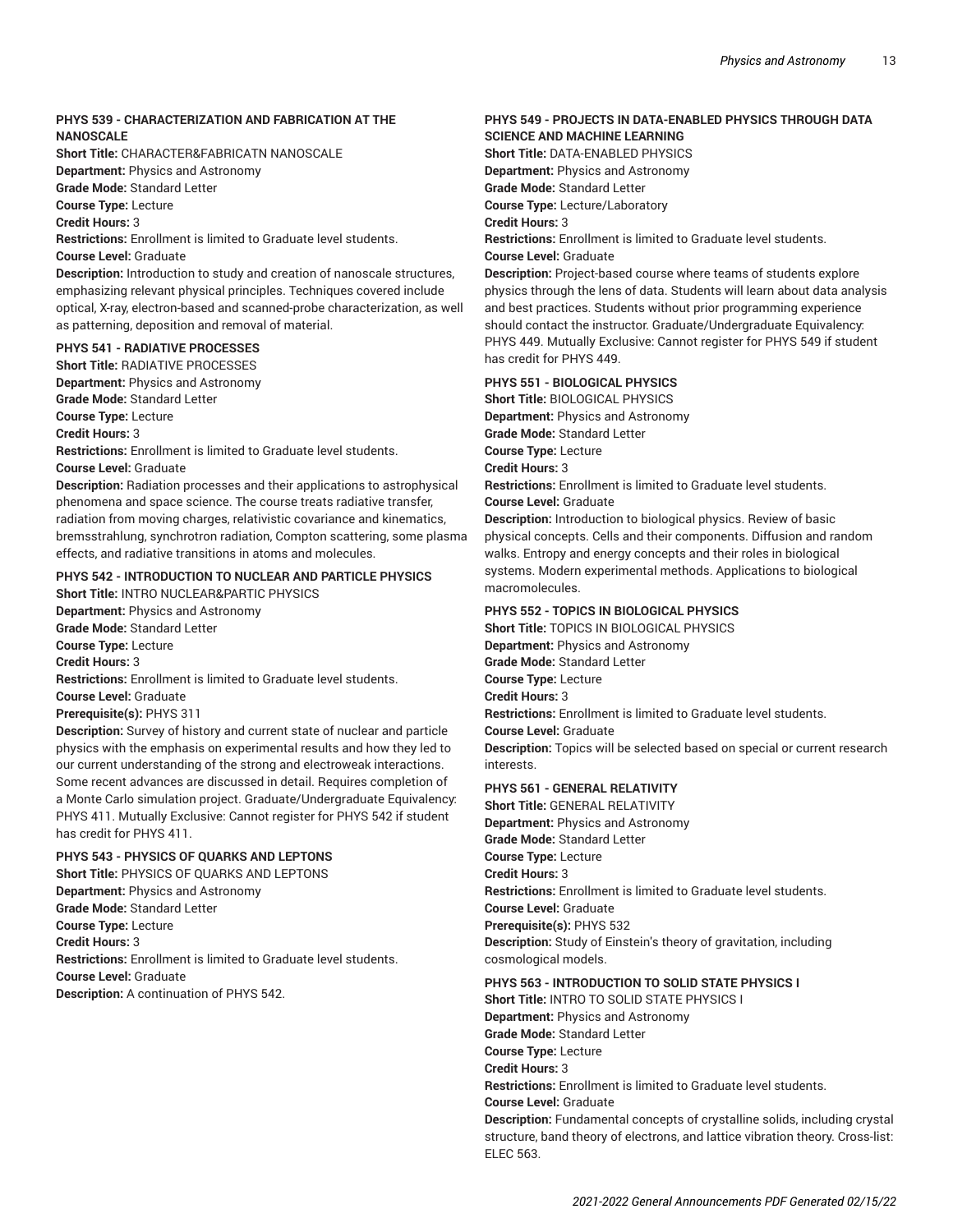#### **PHYS 564 - INTRODUCTION TO SOLID STATE PHYSICS II**

**Short Title:** INTRO SOLID STATE PHYSICS II

**Department:** Physics and Astronomy

**Grade Mode:** Standard Letter

**Course Type:** Lecture

**Credit Hours:** 3

**Restrictions:** Enrollment is limited to Graduate level students.

**Course Level:** Graduate

**Description:** Continuation of PHYS 563, including scattering of waves by crystals, transport theory, and magnetic phenomena. Cross-list: ELEC 564.

#### **PHYS 566 - SURFACE PHYSICS**

**Short Title:** SURFACE PHYSICS

**Department:** Physics and Astronomy

**Grade Mode:** Standard Letter

**Course Type:** Lecture

**Credit Hours:** 3

**Restrictions:** Enrollment is limited to Graduate level students. **Course Level:** Graduate

**Description:** An introduction to surface- and low-dimensional physics covering experimental surface physics and ultra-high vacuum technology, crystal structure, chemical analysis, epitaxy, nanoscale electronic and magnetic structures and devices, elementary excitations, optical properties and nanoscale sensitive magnetic and non-magnetic spectroscopies.

#### **PHYS 567 - QUANTUM MATERIALS**

**Short Title:** QUANTUM MATERIALS **Department:** Physics and Astronomy **Grade Mode:** Standard Letter **Course Type:** Lecture **Credit Hours:** 3

**Restrictions:** Enrollment is limited to Graduate level students. **Course Level:** Graduate

**Prerequisite(s):** (PHYS 425 or PHYS 526) and (PHYS 311 or PHYS 521) **Description:** This course uses real data on archetypal materials to illustrate the thermodynamic and transport properties of solids, and principles of materials synthesis. The goal is building a phenomenological understanding of topics including the origin of magnetism; interactions and long range order; phase transitions (magnetism; superconductivity); quantum oscillations and Landau levels.

#### **PHYS 568 - QUANTUM PHASE TRANSITIONS**

magnetic, fermionic, and bosonic systems.

**Short Title:** QUANTUM PHASE TRANSITIONS **Department:** Physics and Astronomy **Grade Mode:** Standard Letter **Course Type:** Lecture **Credit Hours:** 3 **Restrictions:** Enrollment is limited to Graduate level students. **Course Level:** Graduate **Description:** Introductory course for graduate students. Topics include the concepts of classical and quantum phase transitions, mean field

theory, renormalization group and quantum phase transitions in

### **PHYS 569 - ULTRAFAST OPTICAL PHENOMENA**

**Short Title:** ULTRAFAST OPTICAL PHENOMENA **Department:** Physics and Astronomy **Grade Mode:** Standard Letter **Course Type:** Lecture **Credit Hours:** 3 **Restrictions:** Enrollment is limited to Graduate level students. **Course Level:** Graduate

**Description:** This course covers the generation, propagation, and measurement of short laser pulses, of duration less than one picosecond. Concepts include mode locking, the effects of dispersion, optical pulse amplification, and time-domain non-linear optical phenomena. Intended as an introduction to ultrafast phenomena for graduate students or advanced undergraduates; a basic understanding of electromagnetic waves and of quantum mechanics is assumed. Cross-list: ELEC 569.

#### **PHYS 571 - MODERN ATOMIC PHYSICS**

**Short Title:** MODERN ATOMIC PHYSICS **Department:** Physics and Astronomy **Grade Mode:** Standard Letter **Course Type:** Lecture **Credit Hours:** 3 **Restrictions:** Enrollment is limited to Graduate level students. **Course Level:** Graduate

**Description:** This is an introductory course at the graduate level. Topics to be discussed include: atomic structure, principles of lasers, fundamental interactions of atoms with electro-magnetic radiation, including coherent effects, laser spectroscopy, quantum optics, and laser cooling and trapping of atoms, and Bose-Einstein condensation.

#### **PHYS 572 - FUNDAMENTALS OF QUANTUM OPTICS**

**Short Title:** FUNDAMENTALS OF QUANTUM OPTICS **Department:** Physics and Astronomy

**Grade Mode:** Standard Letter

**Course Type:** Lecture

**Credit Hours:** 3

**Restrictions:** Enrollment is limited to Graduate level students. **Course Level:** Graduate

**Description:** Discussion of quantization and statistical properties of light fields; interaction between atoms and light; non-classical states; basic laser theory; quantum effects of nonlinear optics; introduction to atom optics.

#### **PHYS 580 - INTRODUCTION TO PLASMA PHYSICS**

**Short Title:** INTRODUCTION TO PLASMA PHYSICS **Department:** Physics and Astronomy **Grade Mode:** Standard Letter **Course Type:** Lecture **Credit Hours:** 3 **Restrictions:** Enrollment is limited to Graduate level students. **Course Level:** Graduate

**Description:** Fundamental processes in cosmic and laboratory plasmas. Basic plasma characteristics, charged particle motion, waves in plasmas, magnetohydrodynamics, kinetic theory. Includes a substantial computational project related to plasma physics. Graduate/ Undergraduate Equivalency: PHYS 480. Mutually Exclusive: Cannot register for PHYS 580 if student has credit for PHYS 480.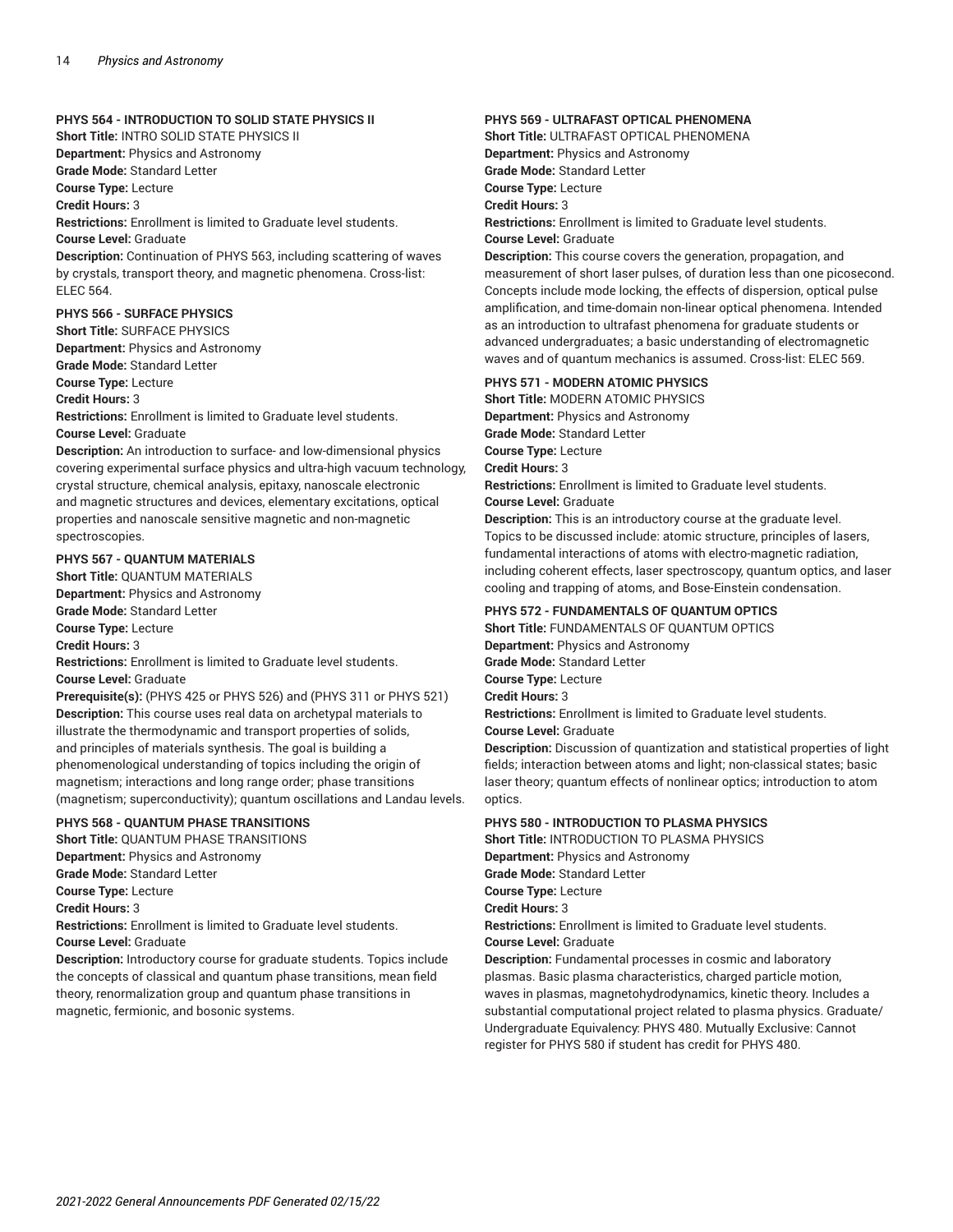#### **PHYS 600 - ADVANCED TOPICS IN PHYSICS**

**Short Title:** ADVANCED TOPICS IN PHYSICS **Department:** Physics and Astronomy **Grade Mode:** Standard Letter **Course Type:** Lecture **Credit Hours:** 3 **Restrictions:** Enrollment is limited to Graduate level students. **Course Level:** Graduate **Description:** Lecture/seminars which treat topics of departmental interest. Repeatable for Credit. **PHYS 601 - FRONTIERS IN CONDENSED MATTER PHYSICS**

**Short Title:** FRONTIERS IN CONDENSED MATTER **Department:** Physics and Astronomy

**Grade Mode:** Satisfactory/Unsatisfactory **Course Type:** Seminar

**Credit Hour:** 1

**Restrictions:** Enrollment is limited to Graduate level students. **Course Level:** Graduate

**Description:** This seminar will serve as an introduction to current research topics in modern condensed matter physics. Lectures will be given by experts in condensed matter physics at Rice, Columbia University, and other international locations. Repeatable for Credit.

#### **PHYS 605 - COMPUTATIONAL ELECTRODYNAMICS AND NANOPHOTONICS**

**Short Title:** ELECTRODYNAMICS & NANOPHOTONIC **Department:** Physics and Astronomy **Grade Mode:** Standard Letter

**Course Type:** Lecture

**Credit Hours:** 3

**Restrictions:** Enrollment is limited to Graduate level students. **Course Level:** Graduate

**Description:** This course covers computational and numerical methods for calculating electromagnetic fields and propagation in complex geometries on the nano and microscale. Methods include the finite difference time domain method, boundary element methods, Greens functions methods, finite element methods, the discrete dipole approximation and relaxation methods. Cross-list: ELEC 605. Repeatable for Credit.

#### **PHYS 610 - BIOLOGICAL AND MOLECULAR SIMULATION**

**Short Title:** METHODS OF MOLECULAR SIMUL

**Department:** Physics and Astronomy

**Grade Mode:** Standard Letter

**Course Type:** Lecture

**Credit Hours:** 3

**Restrictions:** Enrollment is limited to Graduate level students. **Course Level:** Graduate

**Prerequisite(s):** CHBE 611 or BIOC 589 or BIOE 589 or BIOS 589 or CHEM 520 or PHYS 526

**Description:** Modern simulation techniques for classical atomistic systems. Review of statistical mechanical systems. Monte Carlo and molecular dynamics simulation techniques. Extensions of the basic methods to various ensembles. Applications to simulations of large molecules such as proteins. Advanced techniques for simulation of complex systems, including constraint satisfaction, cluster moves, biased sampling, and random energy models. Cross-list: BIOE 610.

#### **PHYS 622 - QUANTUM FIELD THEORY**

**Short Title:** QUANTUM FIELD THEORY **Department:** Physics and Astronomy **Grade Mode:** Standard Letter **Course Type:** Lecture **Credit Hours:** 3 **Restrictions:** Enrollment is limited to Graduate level students. **Course Level:** Graduate **Description:** An introduction to relativistic quantum field theory. Topics include: quantization of scalar, spinor, and vector fields; Feynman diagrams; gauge theories, including QED and QCD; renormalization; and functional-integral methods.

#### **PHYS 643 - CELL MECHANICS, MECHANOTRANSDUCTION AND THE CELL MICROENVIRONMENT**

**Short Title:** MECHANOTRANSDUCTION **Department:** Physics and Astronomy **Grade Mode:** Standard Letter **Course Type:** Lecture **Credit Hours:** 3 **Restrictions:** Enrollment is limited to Graduate level students. **Course Level:** Graduate

**Description:** Mechanotransduction is a fundamental process essential for living systems and plays a fundamental role in cell signaling, cancer metastasis and stem cell differentiation. Additionally, fundamental biological processes such as endocytosis cell fusion and cell migration are driven by a coordinated interplay of molecular interactions that drive membrane deformation. This course will survey the current understanding of mechanotransduction and the mechanical properties of cells and their microenvironment, including membrane and cytoskeletal mechanics. Experimental approaches for measuring and manipulating the material properties of cells and their environment; including optical, electrical and magnetic techniques will be covered. A variety of application will be covered, including manipulation in engineering of mechanotransduction pathways to drive cell migration and stem cell differentiation. Instructor Permission Required. Cross-list: BIOE 643.

#### **PHYS 663 - CONDENSED MATTER THEORY: APPLICATIONS**

**Short Title:** CONDENSED MATTER THRY:APLICATN **Department:** Physics and Astronomy **Grade Mode:** Standard Letter **Course Type:** Lecture **Credit Hours:** 3 **Restrictions:** Enrollment is limited to Graduate level students. **Course Level:** Graduate **Description:** Applications of techniques developed in PHYS 664.

**PHYS 664 - CONDENSED MATTER THEORY: MANY-BODY FORMALISM Short Title:** COND MATTR THRY:MANY BODY FORM **Department:** Physics and Astronomy **Grade Mode:** Standard Letter **Course Type:** Lecture **Credit Hours:** 3 **Restrictions:** Enrollment is limited to Graduate level students. **Course Level:** Graduate **Description:** Formal structure of many-body theory as used in condensed matter physics.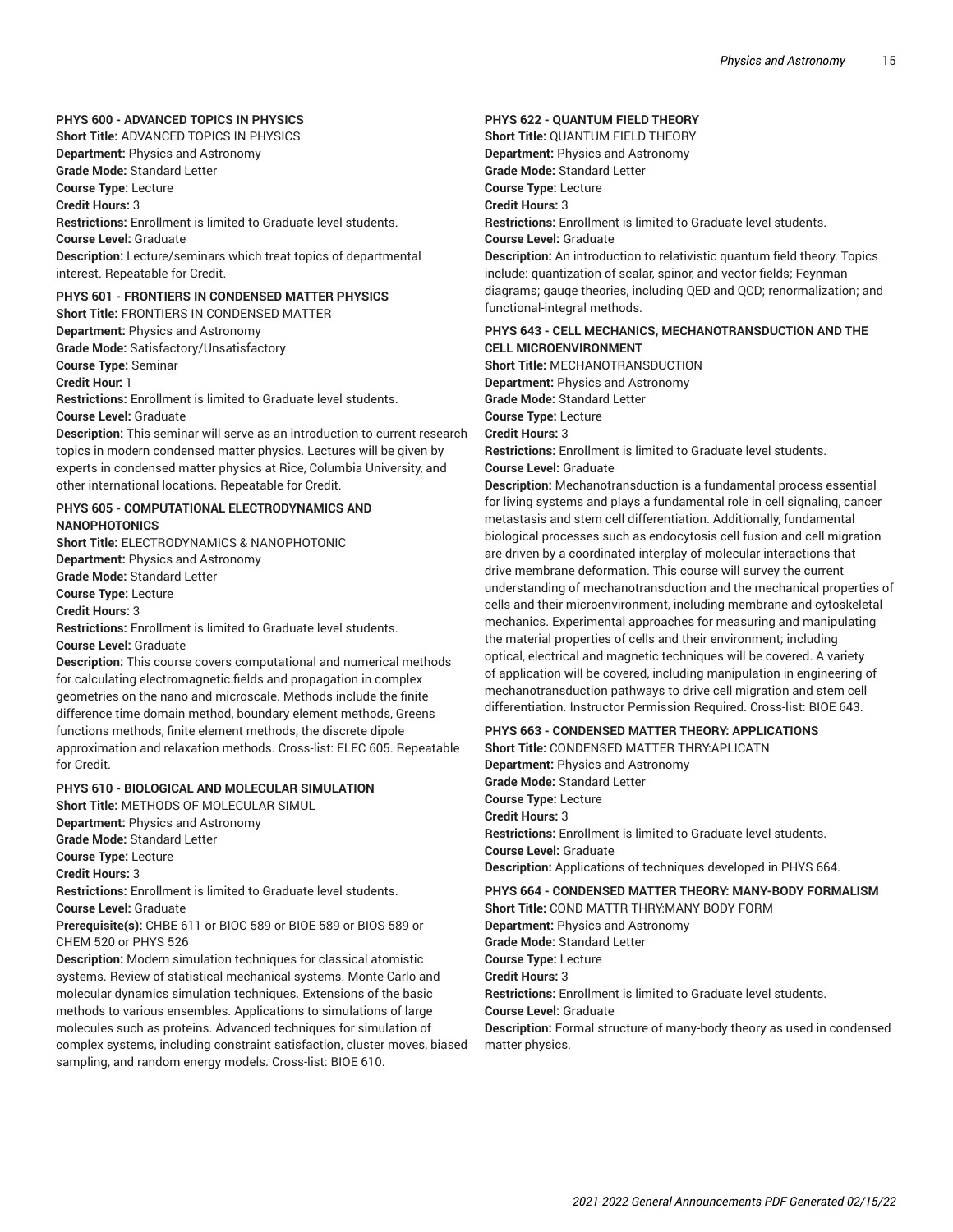#### **PHYS 665 - TOPOLOGY IN MODERN QUANTUM PHYSICS AND FIELD THEORY**

**Short Title:** TOPOLOGY IN QUANTUM PHYSICS **Department:** Physics and Astronomy **Grade Mode:** Standard Letter

**Course Type:** Lecture

**Credit Hours:** 3

**Restrictions:** Enrollment is limited to Graduate level students. **Course Level:** Graduate

**Prerequisite(s):** PHYS 521

**Description:** Topology plays an increasingly important role in modern quantum physics, and its applications to a variety of topics range from the theory of liquid crystals to topological defects in quantum field theory. This course will introduce some key notions from topology, such as homotopy and homology, and differential geomery and discuss their applications in quantum physics, from the theory of vortices in superconductors, to monopoles in non-Abelian gauge theories, to instantons in Yang—Mills theory. The course also covers the concepts of topological insulators and superconductors that have become an important part of the vocabulary of modern condensed matter physics. The course may be useful for students pursuing research in condensed matter and AMO physics, as well as high-energy physicists interested in topological defects in quantum field theory.

#### **PHYS 677 - SPECIAL TOPICS**

**Short Title:** SPECIAL TOPICS

**Department:** Physics and Astronomy

**Grade Mode:** Standard Letter

**Course Type:** Internship/Practicum, Laboratory, Lecture, Seminar, Lecture/ Laboratory, Independent Study

**Credit Hours:** 1-4

**Restrictions:** Enrollment is limited to Graduate or Visiting Graduate level students.

**Course Level:** Graduate

**Description:** Topics and credit hours vary each semester. Contact department for current semester's topic(s). Repeatable for Credit.

#### **PHYS 700 - TEACHING PRACTICUM**

**Short Title:** TEACHING PRACTICUM **Department:** Physics and Astronomy **Grade Mode:** Standard Letter

**Course Type:** Internship/Practicum

**Credit Hours:** 3

**Restrictions:** Enrollment is limited to Graduate level students.

**Course Level:** Graduate

**Description:** Supervised teaching for graduate students. Repeatable for Credit.

#### **PHYS 710 - GRADUATE SEMINAR IN PHYSICS AND ASTRONOMY**

**Short Title:** GRAD SEMINAR IN PHYS & ASTR

**Department:** Physics and Astronomy

**Grade Mode:** Satisfactory/Unsatisfactory

**Course Type:** Seminar

**Credit Hour:** 1

**Restrictions:** Enrollment is limited to Graduate level students. **Course Level:** Graduate

**Description:** Participation in department colloquia and additional sessions on topics of interest to entering graduate students. Required of all Physics and Astronomy graduate students during their first Fall semester at Rice.

#### **PHYS 800 - GRADUATE RESEARCH**

**Short Title:** GRADUATE RESEARCH **Department:** Physics and Astronomy **Grade Mode:** Standard Letter **Course Type:** Research **Credit Hours:** 1-15 **Restrictions:** Enrollment is limited to Graduate level students. **Course Level:** Graduate **Description:** Thesis research under the supervision of department faculty. Repeatable for Credit.

## **Description and Code Legend**

*Note: Internally, the university uses the following descriptions, codes, and abbreviations for this academic program. The following is a quick reference:*

### **Course Catalog/Schedule:**

- Course offerings/subject code for Astronomy: ASTR
- Course offerings/subject code for Physics: PHYS

### **Department Description and Code**

• Physics and Astronomy: PHYS

### **Undergraduate Degree Descriptions and Codes**

- Bachelor of Arts degree: BA
- Bachelor of Science degree: BS

### **Undergraduate Major Descriptions and Codes**

- Major in Physics (attached to the BA and BS degrees): PHYS
- Major in Astronomy (attached to the BA degree): ASBA
- Major in Astrophysics (attached to the BS degree): ASTR
- Major in Chemical Physics (attached to the BS degree): CPHY

### **Undergraduate Major Concentration Descriptions and Codes**

- Major Concentration in Applied Physics (BS degree-PHYS majors): APPS
- Major Concentration in Biological Physics (BS degree-PHYS majors): BIPS
- Major Concentration in Computational Physics (BS degree-PHYS majors): COPS
- Major Concentration in General Physics (BS degree-PHYS majors): GEPS

### **Undergraduate Minor Description and Code**

• Minor in Physics: PHYM

### **Graduate Degree Descriptions and Codes**

- Master of Science Teaching degree: MST
- Master of Science degree: MS
- Doctor of Philosophy degree: PhD

## **Graduate Degree Program Description and Code**

- Degree Program in Physics: PHYS
- Degree Program in Science Teaching: STEA

## **CIP Code and Description <sup>1</sup>**

- **ASBA** Major/Program: CIP Code/Title: *40.0201 - Astronomy*
- **ASTR** Major/Program: CIP Code/Title: *40.0202 - Astrophysics*